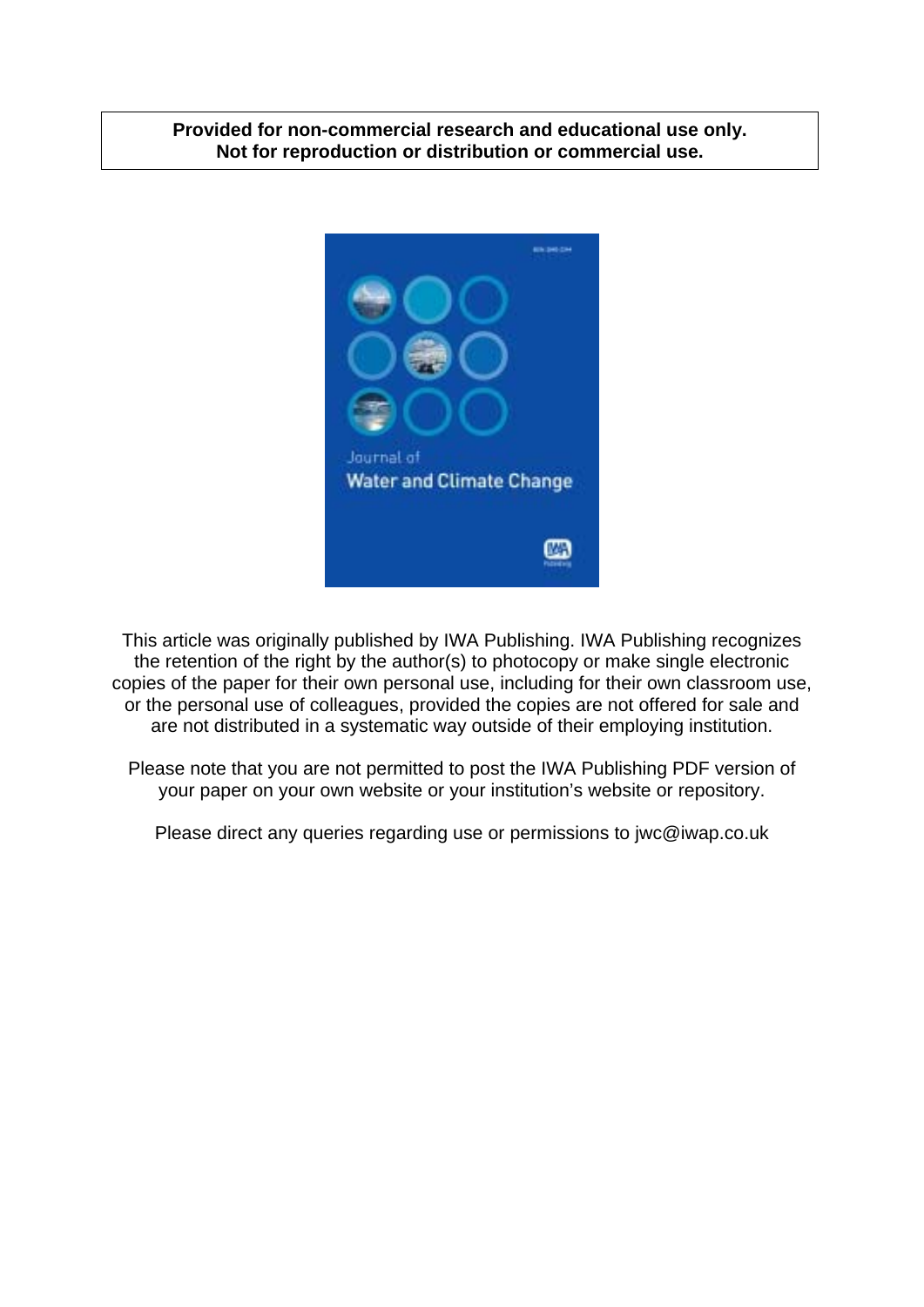# Potential impacts of climate change on groundwater resources – a global review

Sam Earman and Michael Dettinger

## **ABSTRACT**

Groundwater is a vital resource for sustaining life. Changes in the Earth's climate have the potential to affect both the quality and quantity of available groundwater, primarily through impacts on recharge, evapotranspiration and (indirectly) on pumpage and abstraction. Groundwater is a major contributor to streamflow in areas with relatively shallow water tables, so changes in groundwater systems may also impact surface-water systems. As a result, understanding how climate change could affect groundwater systems is a vital component of sound long-term management of our water supplies. However, predicting how climate change could impact groundwater systems is difficult. Part of the difficulty is rooted in uncertainties in the predictions of future climate. However, even if we were certain regarding future climate, forecasting future groundwater conditions would still be difficult because of the complex combinations of processes that affect groundwater recharge, discharge and quality. Better observations, increased understanding of processes and modeling capabilities will be needed to assess the future of this vital resource in the face of projected climate changes.

Key words | climate change, evapotranspiration, groundwater, monitoring modeling, pumpage, recharge, streamflow, water quality

#### Sam Earman (corresponding author) Earth Sciences Department, Millersville University, Millersville, PA 17551, USA E-mail: [searman@millersville.edu](mailto:searman@millersville.edu)

Michael Dettinger US Geological Survey, La Jolla, CA 92093 USA

## **BACKGROUND**

Groundwater is a vital resource for sustaining life. Groundwater is the Earth's largest reservoir of fresh, liquid water, accounting for nearly 70 times more water than is present as surface water (Fetter 2001), and it accounts for approximately 20% of total water use worldwide (Zektser & Everett 2004). Groundwater supplies 21% of total water use in the USA (Hutson *et al.* 2004) and more than  $70%$  of consumption in most European nations (Zektser & Everett ). In many parts of the developing world, where surface water is either scarce or contaminated, groundwater is vital for sustaining human life. Some major metropolitan areas, such as Las Vegas, NV (USA), that have recently relied primarily on surface-water supplies are turning towards groundwater to cope with combinations of population growth and less-certain surface-water supplies (Eckstein & Eckstein 2003).

Groundwater is also a major contributor to stream and river flows, especially in areas with shallow water tables, doi: 10.2166/wcc.2011.034

during both low-flow periods and high flows (Genereux & Hooper 1998). As a result, the status of groundwater systems not only impacts their usefulness as water-supply sources but also may impact the availability of surface-water supplies. Furthermore, groundwater systems and the surface-water systems that depend on them play important roles in many ecosystems. For example, groundwater inflows to many wetlands are crucial to the health, abundance and diversity of species.

Changes in Earth's climate have the potential to affect both the quality and quantity of groundwater. Scientific consensus holds that the Earth's climate has been changing, and that change will continue in the future, in response to increasing greenhouse-gas concentrations in the global atmosphere. Current models of climate change over the next ∼50 years are unanimous in projecting that air temperatures will rise. Most projections involve increases of  $3-5$  °C on global average, with warming in all parts of the world, but with more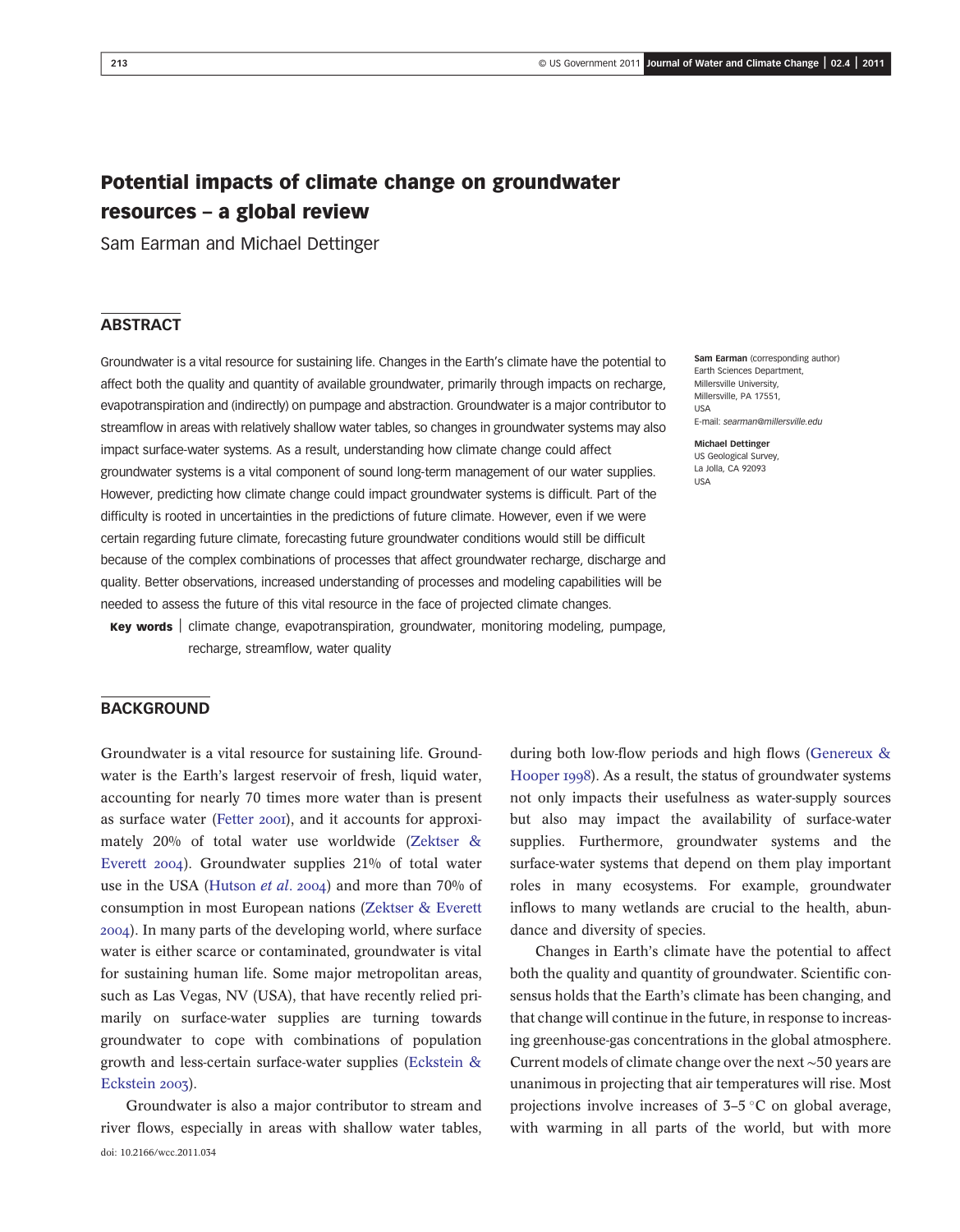warming projected in polar regions and less in the tropics (Intergovernmental Panel on Climate Change 2007). Projections of future precipitation are not as unanimous or certain, but generally yield drier dry areas and wetter wet areas (Intergovernmental Panel on Climate Change 2007). Predictions of future rates of evaporation and transpiration (water use by plants) are also relatively uncertain, although historically evapotranspiration (ET, the combination of evaporation and transpiration) has tended to vary less than precipitation in most settings. General warming, in combination with uncertain precipitation changes, is expected to yield less fresh water availability in most settings than would occur in response to the precipitation changes alone. That is, even if precipitation remains constant (or increases marginally), under warming conditions less runoff and recharge will likely result. Where precipitation declines, warming will likely magnify the resulting runoff and recharge reductions. Increasing carbon dioxide concentrations in the atmosphere may produce fertilization effects that could change the transpiration efficiencies of plants, potentially decreasing water demands and effectively restoring some of the water availability for runoff and recharge lost to warming conditions (Betts et al. 2007). However, consensus on the net effect of carbon dioxide fertilization effects remains elusive  $(e.g. Cruz et al. 2010).$ 

This review will discuss some of the ways in which groundwater systems might be vulnerable to projected climate changes. The literature regarding interactions between climate and groundwater is not as extensive as that dealing with surface water. Because groundwater systems often store much larger volumes of water than do surface-water systems, and because groundwater systems are often the primary supply options when others fail during droughts, an implicit assumption that groundwater supplies are less vulnerable to climate and climate change than are surface waters underlies many models and studies (Dettinger  $& Earman 2007$ ). Consequently, thus far, studies and models of climate change impacts on hydrologic systems have tended to focus on surface water systems (McCarthy et al. 2001). In many cases, studies of climate change impacts on surface-water systems make little or no mention of groundwater, and do not appear to make a realistic accounting of groundwater contributions to streamflows. In part, this approach has proceeded from observations that climatic influences on surface water are commonly more rapid than influences on groundwater, thus driving assumptions that climate-change influences on groundwater are less pressing.

However, the potential for changes in the water balances of small aquifers and shallow mountain aquifers, the potential for immediate influences on surface-water supplies and the potential for long- and short-term influences on groundwater quality should all motivate more attention to potential interactions between climate change and groundwater. What has limited such understanding in the past has been a long history of groundwater concepts and models that underplay climatic influences and a lack of the observations needed to fuel improvements in models and understanding. We hope that this review will serve to draw greater attention to the vulnerabilities of groundwater quantities and qualities, and their contributions to surface waters and even ocean waters, in the face of projected climate changes. This review will survey potential impacts of climate change on groundwater quantity, on groundwater – surface-water interactions and on groundwater quality, in turn. Then some of the modeling and monitoring needs that must be addressed to accommodate possible climatechange influences will be reviewed.

## POTENTIAL IMPACTS OF CLIMATE CHANGE ON GROUNDWATER QUANTITY

### Overview and theoretical concepts

Projections of climate-change impacts on groundwater systems are inherently uncertain because estimates of future climate are uncertain. An additional source of uncertainty is that the interactions of climate with groundwater are generally poorly understood and modeled. Some climate-change impacts are likely to be direct responses to changes in temperature, precipitation and increased  $CO<sub>2</sub>$  concentrations. Other impacts on groundwater systems will be indirect, arising from changes in land use, in availability of other (surface) water supplies, in human water demands, in the areal distribution of native and farmed plant communities, and/or changes in the water consumption of current crops and native plants in response to climate and carbon dioxide concentrations. Land use and vegetation types affect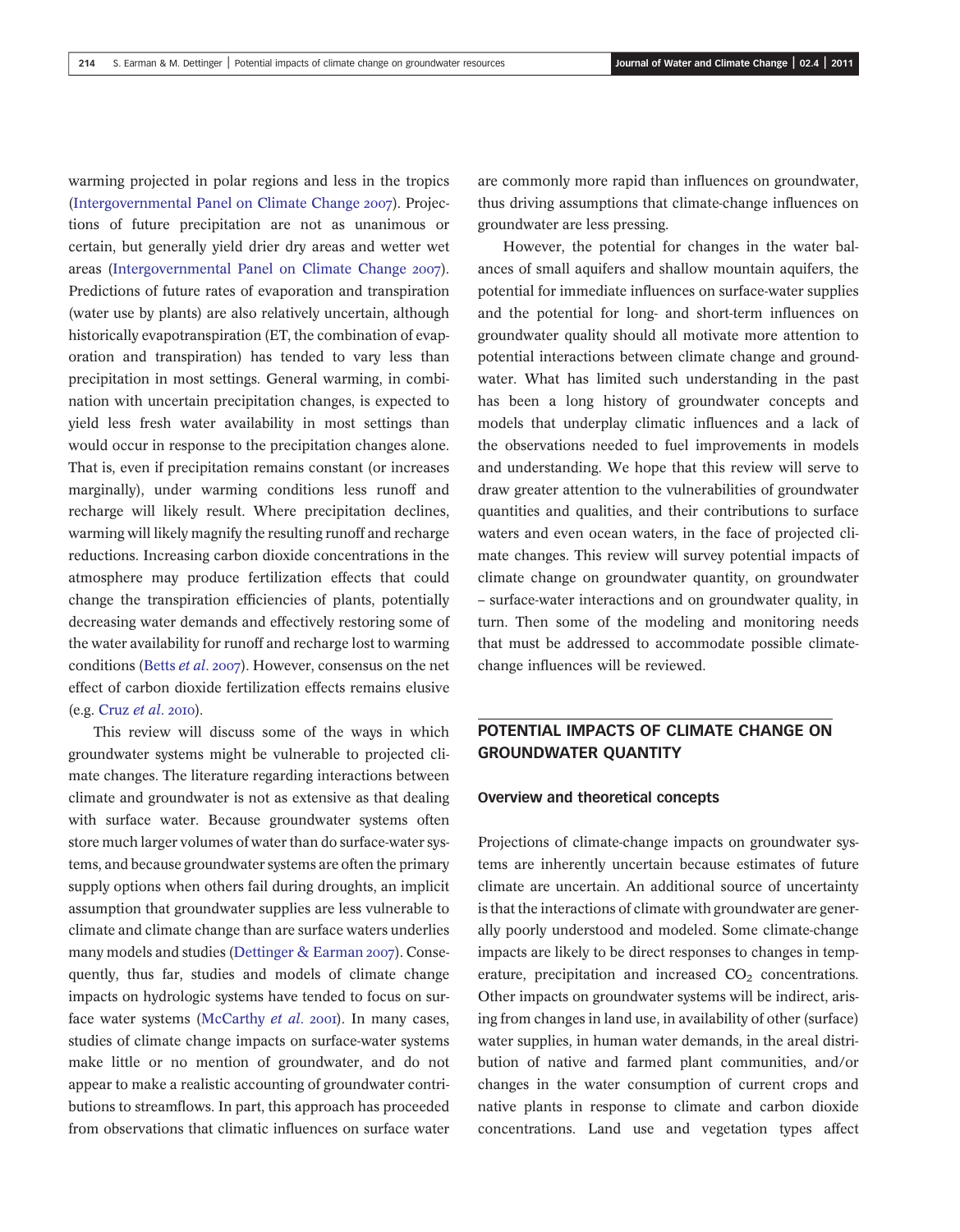groundwater systems significantly because they exert controls over both the infiltration of precipitation or irrigation waters into the ground and the extraction of that water from unsaturated zones before it has a chance to become groundwater recharge (Eckhardt & Ulbrich 2003; Scanlon *et al.* 2005, 2007; Thomson *et al.* 2005; Green *et al.* 2007). At present, even the responses of groundwater resources to short-term (year-to-year, decade-to-decade) climate variability are poorly monitored, understood, and quantified.

We consider here four broad avenues by which climate change may affect groundwater systems: changes in precipitation amounts, changes in the temporal distribution of precipitation; changes in the form of precipitation (rain vs. snow) and changes in evaporation, transpiration and, indirectly, groundwater pumpage rates (Figure 1). Changes in precipitation may directly impact recharge to groundwater systems, while changes in several other climatic variables (Figure 1) may, separately or together, impact the various mechanisms of groundwater (and soil moisture) discharge. Because climate change may potentially yield disparate impacts on the environment, there are a number of other, mostly indirect, ways that groundwater may be impacted. For instance, a warming climate may lead to increased frequency of forest fires (Westerling et al. 2006),

which can change groundwater recharge in the burned areas by changing soil permeability and overland runoff. Land-use change, whether associated with climate change or not, is likely to result in changes to infiltration and thus groundwater recharge.

### Changes in precipitation amounts, ET and pumpage

The most basic continuity expression for groundwater systems is that the mass of water input to a system minus the mass of water removed from the system is equal to the change in mass of the water stored in the system. An increase in total precipitation at any given location increases the amount of water that is available to become groundwater recharge and, in the absence of other influences, may drive increased recharge. Conversely, less precipitation is expected to result in less recharge. Changes in ET driven by any of several potential climate changes can affect the amount of groundwater recharge by changing the consumption of water at the land surface, from the unsaturated zone, and – in the case of phreatophytes (plants that obtain a significant part of their water from the saturated zone) – from below the water table. Many studies support the intuitive concept that changes in the rates of precipitation and/or ET would lead to changes, of the same sign,



Figure 1 | Conceptual diagram illustrating relationships between climate factors and recharge. This diagram is meant to suggest some major factors and relationships and is not intended to be a complete or exhaustive representation.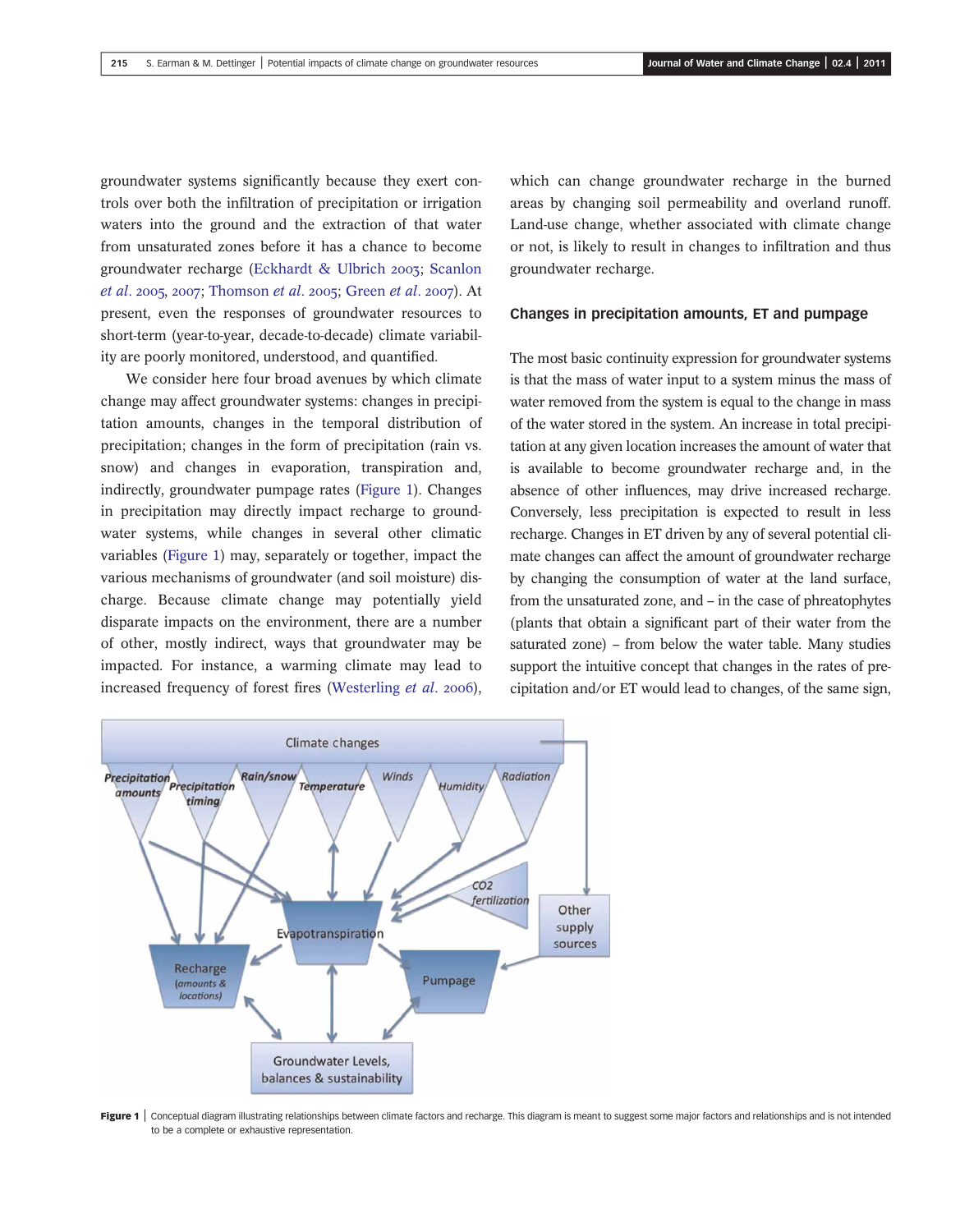in groundwater recharge (e.g. Sandström 1995; Tanco & Kruse 2001; Fleming & Quilty 2006).

ET rates reflect energy balances at the surface and water availability at the surface and in root zones. The surfaceenergy fluxes that are most important for ET typically include net radiation at the surface and the evaporative (latent heat) fluxes from the surface and root zones. Surface latent heat fluxes depend on the partitioning of surface heat imbalances between sensible and latent heat fluxes, as indexed by the Bowen ratio (Dow & DeWalle 2000). Most climate-change impact assessments published to date have focused on changes in precipitation and air temperatures while changes in other variables, such as solar radiation fluxes (and cloudiness), longwave radiation fluxes, surface winds, and humidity (Figure 1), may contribute equally to changes in evaporative demands and actual ET rates.

Although  $CO<sub>2</sub>$ -induced changes in temperature have been the most frequently invoked driver of changes in transpiration rates in climate-change impact assessments, the rising CO<sub>2</sub> concentrations themselves may directly impact transpiration rates (Bazzaz & Sombroek 1996). Changes in atmospheric  $CO<sub>2</sub>$  concentrations can cause a number of changes in plants, often termed  $CO<sub>2</sub>$  fertilization', including increased leaf area index (the ratio of leaf area to soil surface area), changes in the density of stomata (the pores through which plants exchange gases with the atmosphere) and changes in stomatal opening and closing (Bazzaz & Sombroek 1996). There are three mechanisms by which plants photosynthesize, known as the C3, C4 and Crassulacean acid metabolism (CAM) processes (Sternberg & Deniro ). Because different plant species use these different photosynthesis processes (e.g. wheat uses the C3 process, corn uses the C4 process, and pineapple uses the CAM process), different plant species are likely to respond differently to changes in atmospheric  $CO<sub>2</sub>$  concentration (Ward *et al.* 1999). It is possible that, in some regions, increased  $CO<sub>2</sub>$ may change transpiration demand enough (Figure 1) to at least partially offset decreased precipitation, or enough to greatly increase recharge in wetter locales (Green et al. ). For instance, detailed modeling of subtropical soil– water–vegetation systems indicated that  $CO<sub>2</sub>$  fertilization, together with a ∼40% increase in precipitation, might increase groundwater recharge by as much as 500% in some settings (Green et al. 2007).

In many parts of the world, groundwater is pumped from aquifers for human uses, including domestic supply, irrigation and industrial applications. Changes in temperature or precipitation may ultimately lead to changes in water demand. For instance, in Calgary, Alberta (Canada), historical urban water demands (mostly for domestic outdoor and indoor uses) have been fairly constant when precipitation is at or above average and temperatures are low. However, when temperatures have risen above  $10^{\circ}$ C or when precipitation declines to less than about 20 mm/week, historical demands for water increased exponentially with the changes in climate (Akuoko-Asibey *et al.* 1993). Thus changes in climate may be expected to affect the timing and amounts of demand for water. If climate change causes human demands for water to increase and if surface-water supplies are either not available or not adequate to meet increasing demands, groundwater pumpage may be expected to increase. In addition to directly removing water from storage, increased pumping could reduce the storage capacity of the aquifer and affect hydraulic conductivity if the additional pumping causes or accelerates aquifer compaction; structural damage resulting from land subsidence could also be a consequence (Freeze & Cherry 1979).

### Changes in timing of precipitation

Changes in the timing of precipitation on scales from hours to years also have the potential to affect groundwater recharge (Figure 1). In general, for recharge to occur, enough water must infiltrate the unsaturated zone to overcome evapotranspirative and tensive demands between land surface and water table (Flint  $et$   $al.$  2004). In many settings, a single storm may not provide enough water to overcome these demands, but that demand threshold might be exceeded by the amounts of water accumulated from several storms. However, if a long dry period elapses between the storms, much of the water from the first storm might already be extracted from the unsaturated zone as ET before the second storm occurs. Because of such requirements on both precipitation amounts and timing, changes in the distributions of arrival times of storms or lengths of interstorm periods are likely to affect recharge rates. Shifts of precipitation into warmer seasons with higher evaporative demands, or tendencies towards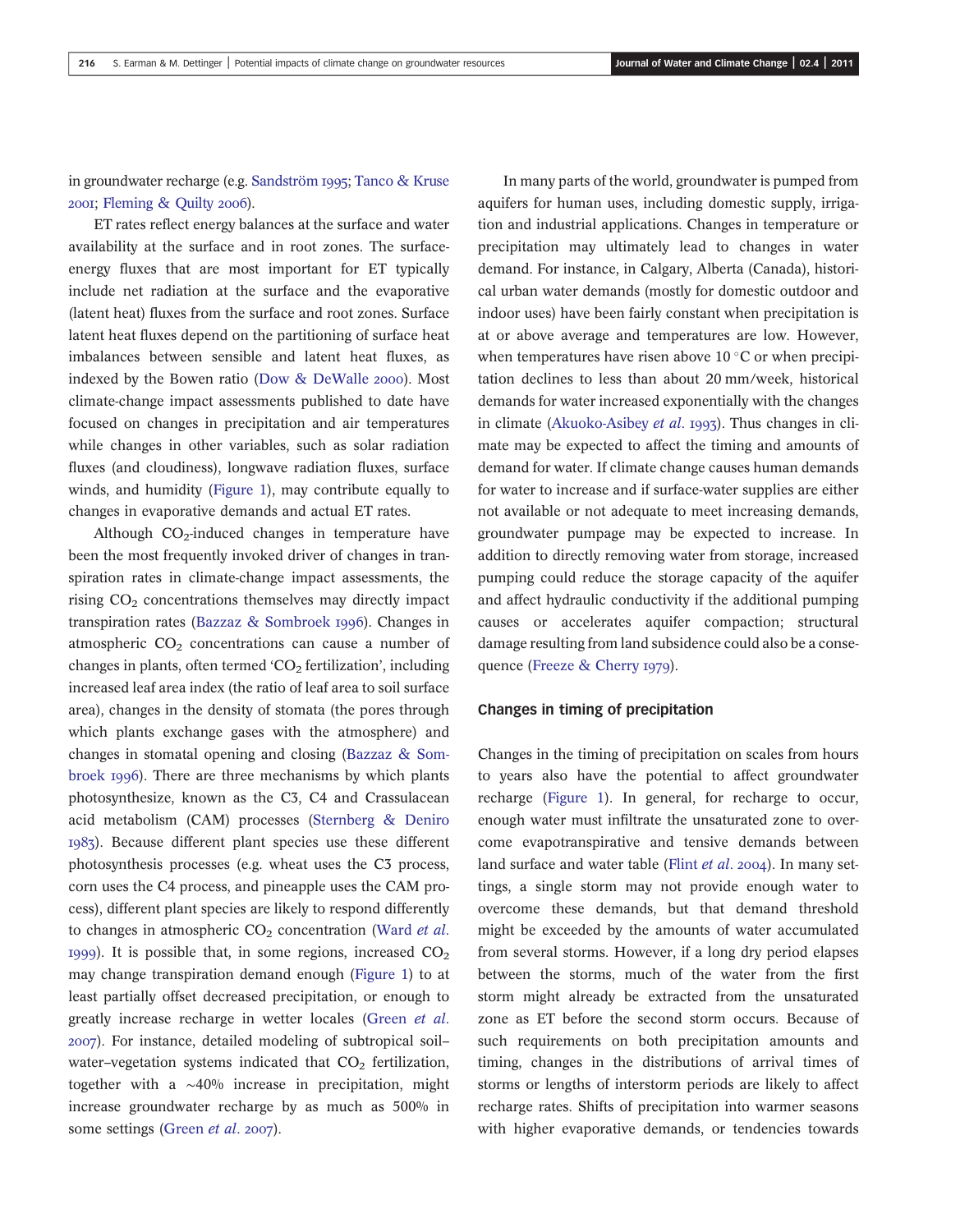

Figure 2 | Fractions of long-term average precipitation totals that historically fell during months with average daily minimum temperatures between  $-5^{\circ}$ C and 0  $^{\circ}$ C, based on the WorldClim 5-arcminute interpolated climatological (1,950-2,000 means) precipitation and temperatures data set (Hijmans et al. 2005; [www.worldclim.org\)](http://www.worldclim.org).

more frequent or drier drought years, could similarly affect recharge rates.

An example of this phenomenon has been observed in Barbados, where groundwater recharge is more dependent on the timing of precipitation than on the total amount of precipitation in a year (Jones & Banner 2003). In that setting, years in which precipitation was largely limited to the monsoon season tended to yield more recharge than years when precipitation was more evenly distributed throughout the year, even if total precipitation amounts were similar (Jones & Banner 2003). In this kind of system, a climate change favoring more storms or a more-even seasonal distribution of storms could reduce groundwater recharge, while a change towards higher fractions of annual precipitation during a single season could increase recharge.

### Changes in the form of precipitation

In snow-dominated regions, the seasonal timing (and, thus, form) of precipitation may also be important. Precipitation type is important because snowmelt can contribute disproportionately high percentages of groundwater recharge in snow-dominated regions (Earman  $et$   $al.$  2006). In this section, we will focus on the western USA as an example because more research is currently available from that region, but the findings and concepts are likely to apply in other parts of the world (Figure 2) where snowpacks are significant (Barnett et al. 2005).

In the semi-arid western USA, snowmelt is a much more likely source of groundwater recharge than is rain (Simpson  $et$  al. 1972; Winograd  $et$  al. 1998; Earman  $et$  al. 2006). Because evapotranspirative potential in the western USA is high, the amount of water in individual rain events is often insufficient to produce recharge. Snowmelt has several advantages over rain with respect to generating recharge. Snowpacks form large reservoirs of water during the winter months that are then available for prolonged infiltration during the local snowmelt season. Because snowpacks generally contain water from a number of storms, the sustained snowmelt in the spring typically yields significantly more water than any single storm and is much more likely to become recharge. Snowmelt is also typically a fairly gentle process, yielding relatively steady flows of water that are available to percolate downward, in contrast to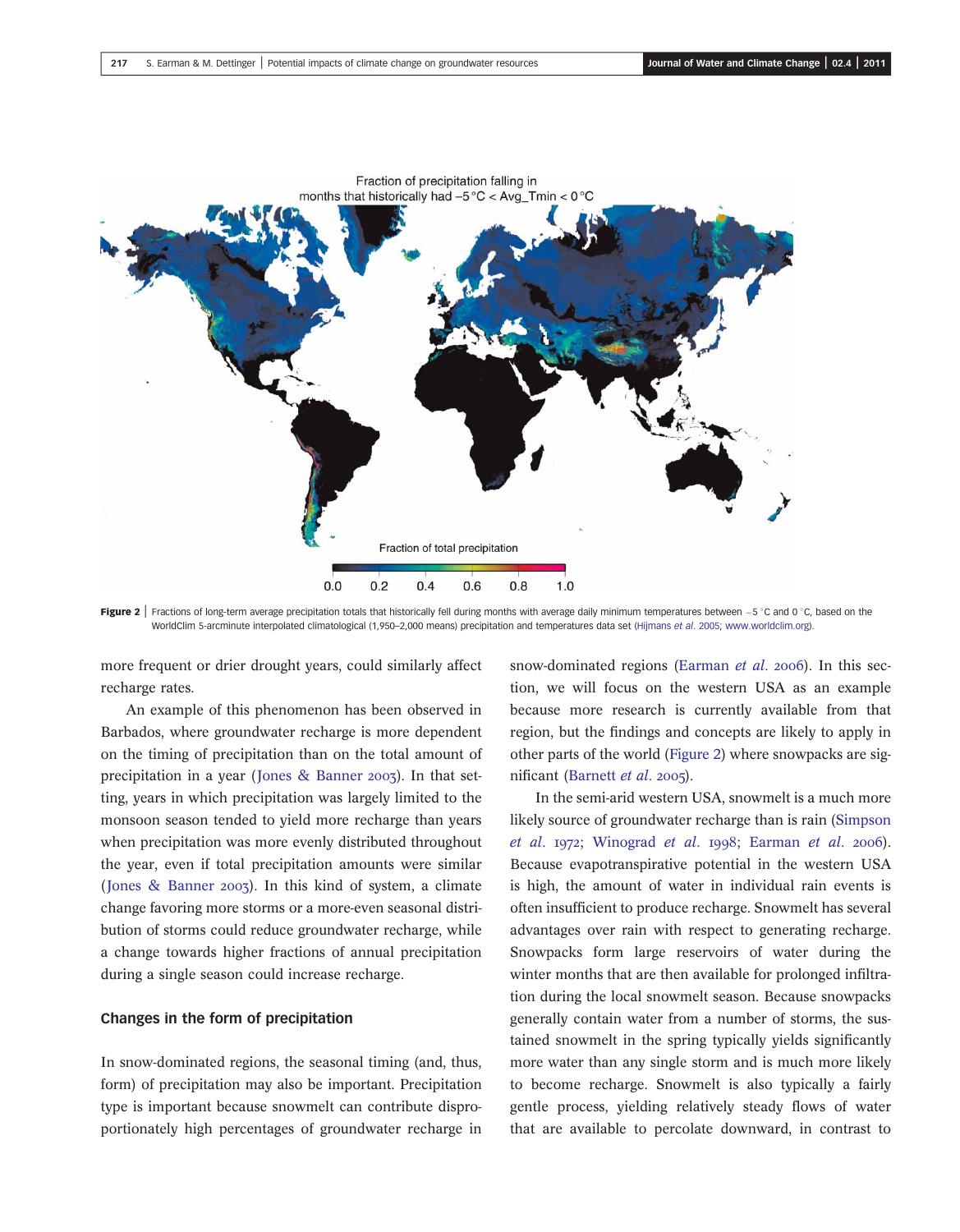summer rains in the West, which are often intense events that yield more overland runoff and less infiltration. Snowmelt generally occurs when temperatures are still locally cool and vegetation is relatively inactive, and thus when transpiration demand is relatively low. In addition to the low transpiration demands, snowpack's high albedo (reflectivity) prevents significant fractions of solar energy from being absorbed at the land surface, resulting in much lower evaporative demands than would occur if no snowpack were present.

In the western USA, warming temperatures over the last ∼50 years have already caused declines in snowpack accumulations (Mote  $2003$ ; Mote *et al.*  $2005$ ) and trends that favor rainfall over snowfall (Mote  $2003$ ; Mote *et al.* 2005; Knowles et al. 2006). Continued warming is expected to further decrease the amounts of snow that fall, even if precipitation volumes do not change significantly. Because snow-to-rain shifts replace a more efficient recharge agent (snowmelt) with a less efficient recharge agent (rainfall), such shifts have the potential to drive declines in the efficiency of groundwater recharge in snow-dominated areas. With additional warming, ET is generally expected to increase, so overall outflows of water, including recharge, may be expected to decline in many settings while also making the unsaturated-zone barrier to recharge even steeper. However, whether these increased potentials for ET will directly sap the outflows most crucial to recharge remains uncertain because the greatest increases in evaporative demands will likely be in the warm season, while most (snowfed) recharge probably happens in the spring season before the warmest temperatures of summer.

Globally, a number of mountainous regions receive large parts of their precipitation as snow (Barnett et al. ). Where large fractions of that snowfall occur at temperatures near and below freezing, modest warming may yield large changes in precipitation form that, in turn, may affect recharge totals. Such regions may be more susceptible to early effects of global-scale warming because only minor warming would be necessary to yield storms that historically might have been mostly below freezing (allowing snow to fall) but that now might be mostly above freezing (making rain more likely to fall). Such areas have been mapped at reconnaissance levels in North America by Dettinger & Culberson (2008) (see also Bales et al. 2006) using gridded daily historical temperatures and precipitation data from Maurer et al. (2002). The delineations of these regions has been confirmed over North America, with the same data sets and analyses as in the global analysis that follows, using monthly precipitation and temperature fields from the PRISM gridded climate data sets (Daly et al. 1994 and updates thereto). A global reconnaissance analysis to identify regions that might be most susceptible to snow-torain transitions of significant fractions of overall precipitation with a hypothetical uniform  $+5^{\circ}$ C warming is shown in Figure 2. Regions with the largest fractions of historical precipitation in the vulnerable temperature range (shaded with the warmest colors in Figure 2) include broad areas around the Himalayan Plateau, the Sierra Nevada and Cascade Range of the western USA, the central and southern Andes of South America, the South Island of New Zealand, Patagonia, and mountainous regions of Turkey, Iran and Afghanistan. These are regions in which historically snowmelt-fed groundwater recharge may be most vulnerable to warming trends in the 21st century.

However, even under these circumstances, it is not certain that total recharge will decline. In the western USA, most snow falls in mountainous areas, and water that does not recharge the mountain aquifers beneath the snowfields can run into adjacent basins, where seepage from streambeds can be an important recharge mechanism. If the 'in-place' recharge beneath the snowfield in the mountains declines due to a snow-to-rain shift, some of the water not recharged might instead become increased streamflow out of the mountains and onto adjacent basins. Under these circumstances, recharge through streambeds in basins might be increased. In such a scenario, although mountain recharge might decline and the recharge locations change, the recharge totals (to the combination of mountain and basin aquifers) might not change or might change in ways that are difficult to predict. Alternatively, in many mountain settings, water not recharged may remain in thick unsaturated zones until it is evaporated or transpired at some later date, which would result in overall recharge declines.

#### General considerations

The vulnerability of specific groundwater systems to these various climatic influences will depend on non climatic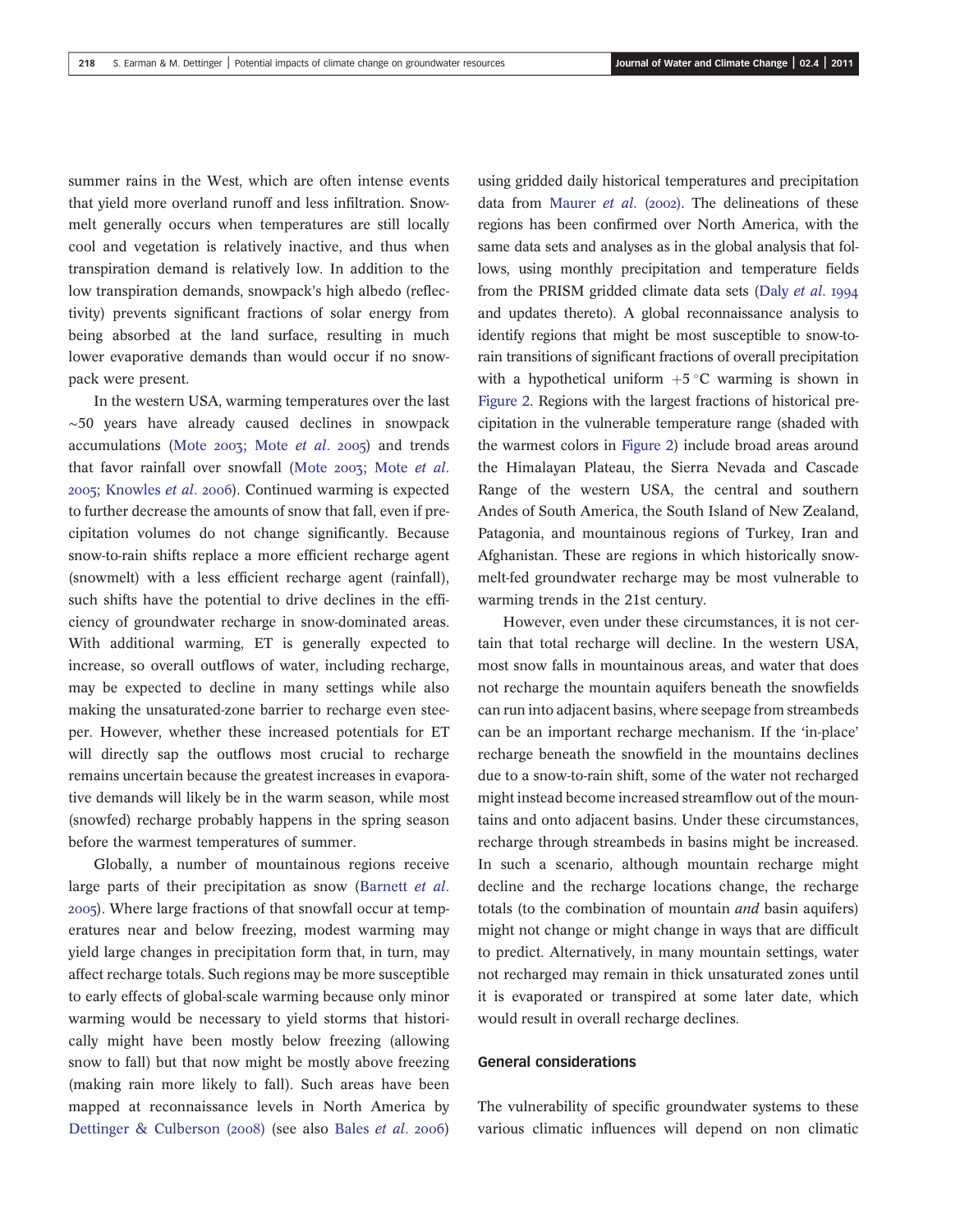factors. Less extensive, volumetrically smaller aquifers may show climate-change influences more quickly than larger aquifers. Aquifers in arid to semi-arid settings may be more vulnerable to changes than aquifers in more humid environs. As indicated, snowfed aquifers may be more prone to warming influences than other aquifers.

There is no single answer to the question of how climate change will influence groundwater flow systems. Different systems, and even different components and locations within a single groundwater system, will respond to climate changes in distinct ways. As a consequence, more observation and research into the historical linkages between climate and groundwater hydrology, in many different settings, is needed. No single groundwater model is likely to be well suited for all geographic and hydrologic settings, and consequently a variety of modeling and predictive approaches may be needed to synthesize the observations and research into actionable predictions of climate-change impacts on groundwater systems.

## IMPACTS OF GROUNDWATER CHANGE ON SURFACE WATER

Contributions of groundwater to surface-water flows may prove to be among the most vulnerable to climate change in many settings. It is widely recognized that stream baseflow (the water still flowing in a stream during the lowflow period of the year) results from groundwater inflows to the stream channel (Viessman et al. 1989). Less well known thus far, though, is the fact that studies using chemical and/or isotopic hydrograph separation methods have shown that, in many systems, groundwater inflow is a major contributor (on the order of 25–75%) to streamflow even during peak flow periods like storms and snowmelt seasons (Genereux & Hooper 1998). Major contributions of groundwater to peak flows occur even in mountain catchments composed of crystalline rock (Genereux & Hooper 1998; Soulsby et al. 2007), although such drainages have often been assumed to be impermeable in streamflow models.

Because of the nonlinear nature of groundwater-stream interactions, the impact of changes in groundwater systems on streamflow is rarely a simple 1:1 relationship (Figure 3).

Most streams that receive groundwater inflow are shallow compared to the thickness of the aquifers that supply the inflow. As a result, streams typically receive their inflows only from the uppermost parts of the contributing aquifers. When declines in groundwater recharge or storage cause water tables to drop, those declines most immediately affect the water table or uppermost limits of the aquifers, which are the parts of the aquifer that contribute to streamflow. As a result, relatively small reductions in recharge and groundwater storage, resulting in relatively modest declines in water-table altitudes, can translate into significant declines in groundwater contributions to streamflow. Conversely, increased recharge can lead rapidly to increased streamflows.

An example of the disproportionate relationship between changes in groundwater storage and resulting changes in streamflow comes from the Republican River basin in the central Great Plains of Kansas and Nebraska (USA). By comparing flows in that basin from 1950–1964 with those in  $1986-2000$ , Knox  $(2006)$  has shown that declines in groundwater storage (caused primarily by pumping for irrigation) of about  $3-5\%$  (Alley 2007) have led to declines in stream baseflow of approximately 31% and declines in total streamflow of approximately 35%. Monthly mean values for precipitation and temperature in southwestern Nebraska (a major part of the Republican River basin) during the two periods considered showed no significant difference (using Kruskal–Wallis tests), verifying that differences in temperature and/or precipitation were not responsible for the decline in streamflow.

In terms of overall water supplies, declines in streamflow due to climate change (Figure 4) may force changes in reservoir management that might, in turn, affect the amounts of water supplied for direct consumption or irrigation. Such changes in surface-water supplies may result in more pumpage and reliance on groundwater supplies. In settings where mountain recharge declines as a result of being effectively shunted into streams flowing from mountains (e.g. the previous section), the additional streamflow is likely to occur during the seasons (and intervals) when water is already plentiful. As a result, such streams may become more prone to brief, high peak flows, than they were under the historically moderating influences of groundwater inflow. Where surface-water storage is plentiful, this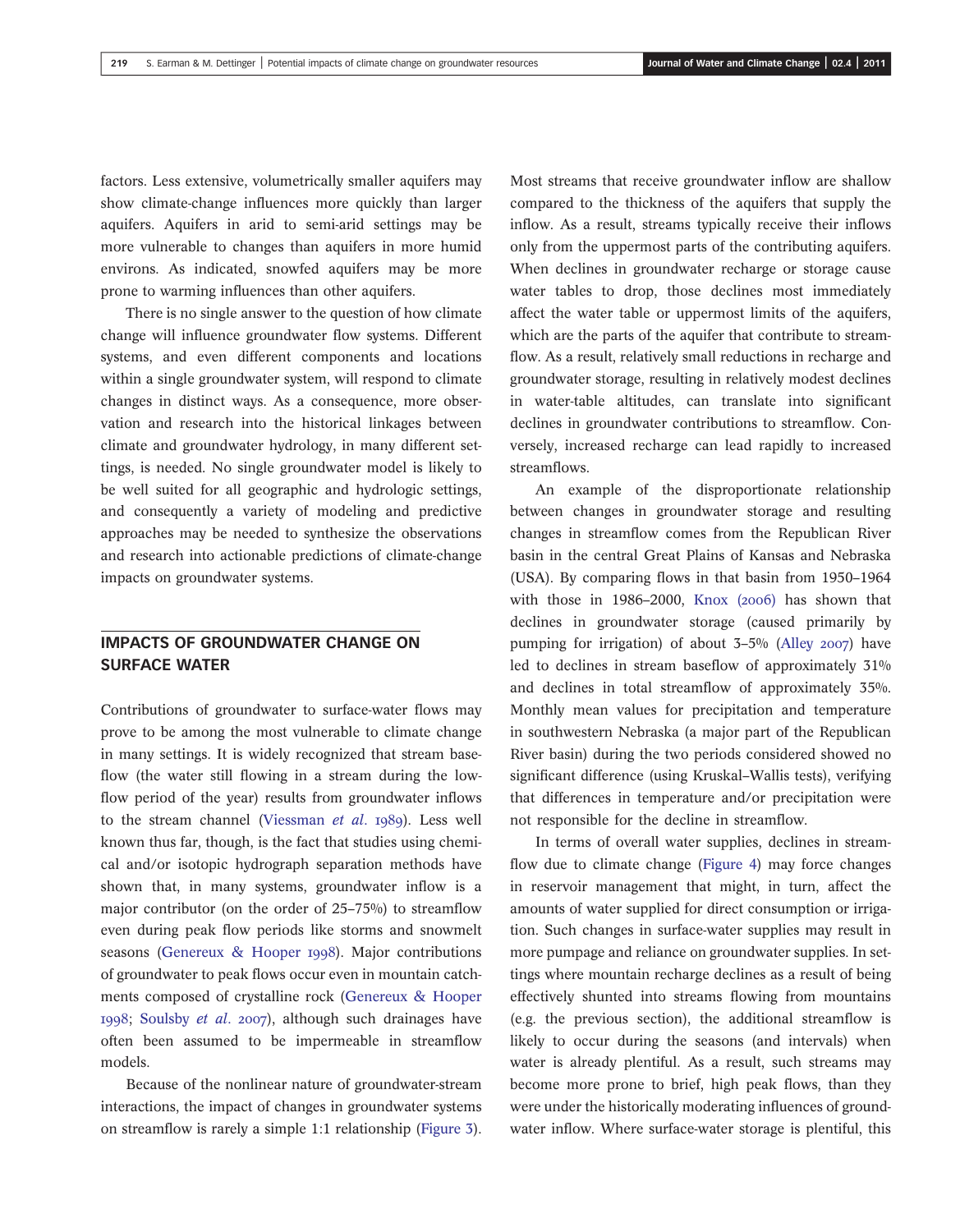

Figure 3 | When groundwater contributes to streamflow, the relationship between change in aquifer storage and inflow to the stream is not necessarily straightforward. Aquifers that contribute to streams are often shown in conceptual diagrams as being only moderately thicker than the stream depth (A). In such a system, a change in aquifer storage may yield a change in the groundwater contribution to streamflow of similar proportion (e.g. a 10% decrease in groundwater storage would lead to a change in groundwater contribution to a streamflow of ~10%). If the 'textbook' (thin relative to stream thickness) aquifer shown in (A) had its saturated thickness reduced by 5% (B), the aquifer could still contribute a significant amount of water to the stream (C). In reality, many aquifers that contribute to streamflow have saturated thicknesses far greater than the stream depth (D). In these systems, relatively small changes in groundwater storage can lead to relatively large changes in groundwater contribution to streamflow because the changes will be manifested in the uppermost portion of the aquifer, where the stream-aquifer interface is present. In this conceptual system, a decrease in saturated thickness of 5% (E) is enough to lower the water table below the streambed (F), causing a total loss of groundwater contribution to streamflow.

situation may not be too problematic but, in general, tendencies for briefer high flows would be expected to make management of surface-water supplies more difficult.

Finally, many ecosystems may be vulnerable to changes in the groundwater – surface-water relations that support them. Spring, wetland, riparian and estuary ecosystems are all quite responsive to natural fluctuations in flows to and through them, on time scales from hours to decades (e.g. Sada et al. 2001; Kimmerer 2002). If, in response to climate change, the partitioning of streamflow sources between faster, shorter duration surface-runoff sources and slower, longer duration groundwater-baseflow sources changes, the impacts on ecosystems may be profound.

## CLIMATE CHANGE AND WATER QUALITY

Climate change may also impact groundwater quality. In addition, even if no changes in groundwater quality occurs under a changed climate, changes in the amounts of groundwater entering other water systems may change the quality of those receiving waters (Figure 4).

Because precipitation is chemically dilute, the majority of the dissolved material in most aquifers used for human water supplies derives from water-rock interactions in the subsurface. Mixing with high-salinity water from other sources and evaporative concentration of dilute waters are other mechanisms for increasing salinity. If climate change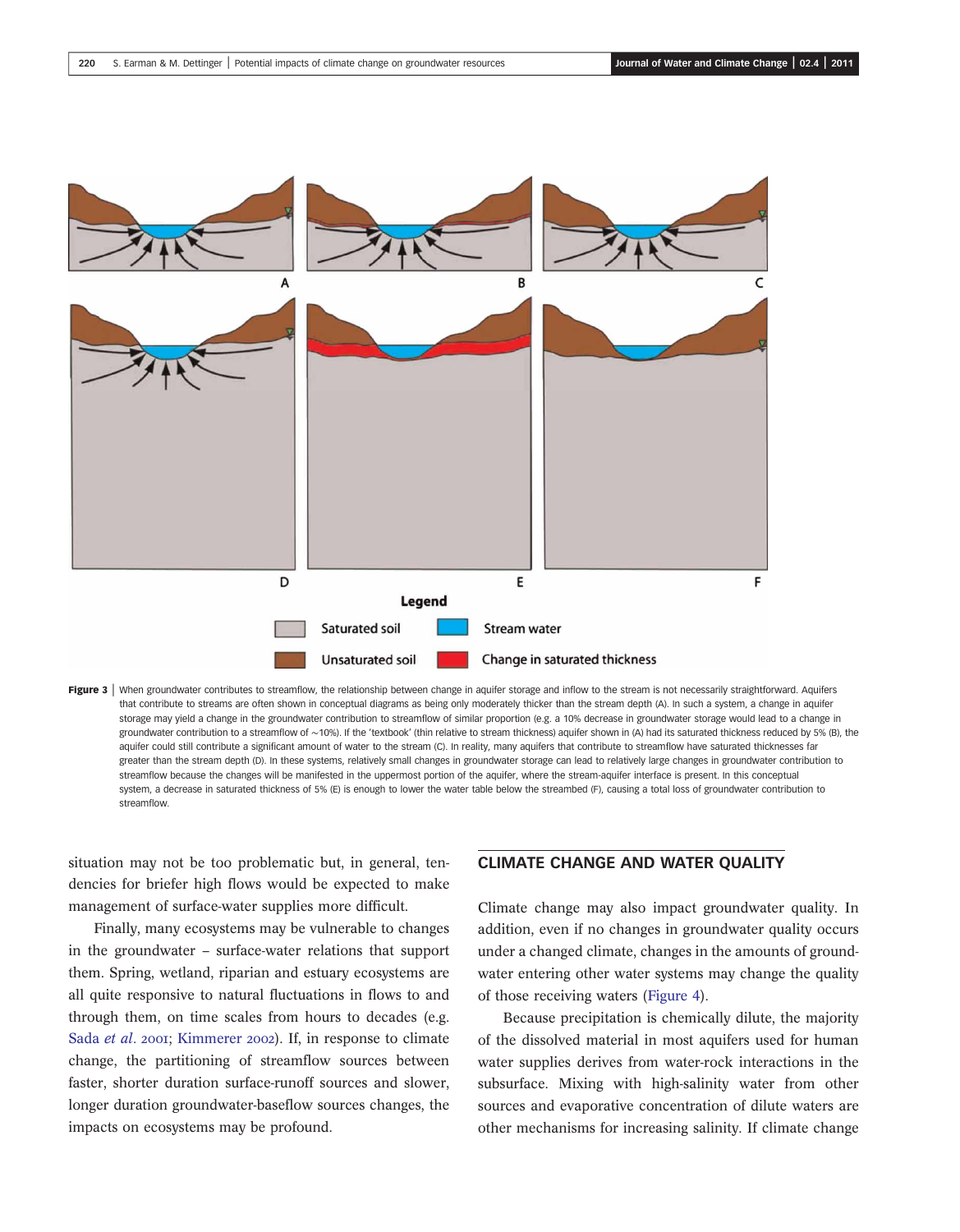

Figure 4 | Conceptual diagram illustrating major relationships between climate factors and various aspects of the water cycle.

alters the amount of time for, or the chemical conditions during, water-rock interaction, it could cause degradation in groundwater quality. Similarly, changes in the rates of evaporation or saline-water inflows into less-salty aquifers could also cause groundwater quality to suffer. Reduced hydraulic gradients resulting from reductions in groundwater recharge could lead to longer residence times in aquifers; increased residence time allows greater waterrock interaction and typically leads to increased levels of salinity (Hem 1992; Kayane 1997).

Because reduced recharge could lead to increased groundwater salinity, it might seem that increased recharge would necessarily yield higher-quality groundwater. However, increased recharge can also result in increased salinity, albeit for different reasons. Increased recharge could cause increased flushing of salts from the unsaturated zone (Sugita & Nakane 2007), which in turn might increase groundwater salinity. Of particular concern in this regard is nitrate, the consumption of which can cause methemoglobinemia. While nitrate is susceptible to increased leaching in many different climate zones (Sugita & Nakane 2007), nitrate leaching may prove to be especially problematic in arid areas where large reservoirs of nitrate accumulate in unsaturated zones by natural processes (Walvoord et al. 2003; Graham et al. 2008).

Declines in groundwater storage (and the associated falling groundwater levels) resulting from reductions in recharge and/or increases in pumpage would be expected to result in smaller groundwater contributions to streamflow. A common impact of decreased baseflow in streams is increased streamwater temperature, because groundwater in many settings is cooler than water than has traveled over land to (and through) stream channels. Warmer stream temperatures may have significant impacts on species viability (Coutant 1999; Wissmar et al. 1994). In contrast, where recharge increases, greater groundwater contributions to streams are unlikely to cause temperature stress among existing biota. Streamwater chemical quality may also be changed if groundwater contributions to streams change in response to climate, although the overall effect will depend on the relative qualities of groundwater and stream water.

Globally, sea levels have risen by about 22 cm in the 20th century. Sea levels are expected to continue to rise, probably increasingly rapidly, in response to global warming, as ocean waters warm and expand and major icesheets melt into the seas (Rahmstorf 2007). In coastal areas, these higher sea levels are likely to increase the potential for intrusion of ocean water into freshwater aquifers, thus threatening to increase groundwater salinity (Sherif & Singh 1999; Ranjan et al. 2006). Such sea-level-driven threats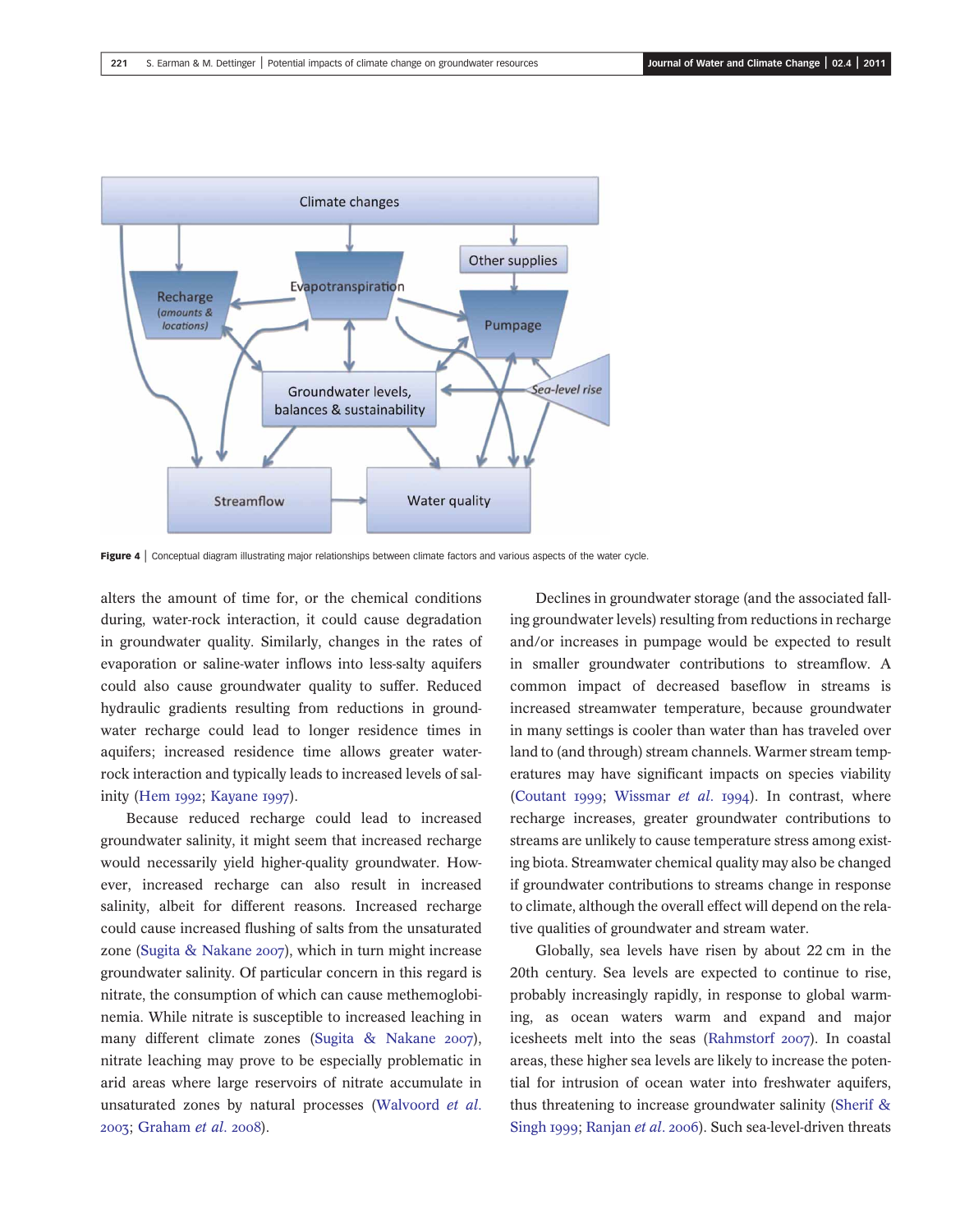to groundwater salinity may either be exacerbated by climate-driven declines in recharge rates elsewhere in the basins, or ameliorated by increases in recharge. Even salinities in aquifers far removed from oceans may be affected by climate change if reductions in recharge or increases in pumpage of freshwater aquifers causes upwelling of saline water from surrounding formations (Chen *et al.* 2004).

Conversely, changes in groundwater quantity and quality also influence ocean chemistry, especially near coasts (Loaiciga 1999). Although the volume of groundwater discharge to the oceans is only about  $6\%$  of streamflow discharge into the oceans, groundwater's annual salt input to the oceans is about 30% of the amount contributed by streamflow (Loaiciga 1999). Changes in the quality of groundwater could thus alter near-coast ocean chemistry and nutrient cycling (Loaiciga 1999). Changes in sea level and groundwater levels could change the volume of groundwater discharging to the oceans by altering the magnitude and/or direction of the hydraulic gradient between aquifers and oceans.

## PREDICTING CLIMATE-CHANGE IMPACTS ON GROUNDWATER SYSTEMS

## Methods for prediction and associated strengths/ weaknesses

The few available predictions of the impacts of climate change on groundwater systems have relied on numerical models, which are typically calibrated to historical data and then run using climate projections as input (e.g. Croley & Luukkonen 2003; Brouvère et al. 2004). In other cases, historical data are used in conjunction with climate records to determine how past changes in climate have affected groundwater systems (e.g. Chen et al. 2001; Piggott et al. 2001; Ferguson & St. George 2003; Gurdak et al. 2007; Person et al. 2007). Another approach involves adding spatially distributed information about water scarcity and degree of dependence on groundwater to a model of climate-recharge relations, yielding areal estimates of vulnerability to climate change impacts on groundwater systems (Döll 2009).

To parameterize future climate, some studies have imposed specific and, usually, uniform changes in temperature and precipitation to the groundwater-system models (e.g. Loáiciga 2003) so that, for example, historical temperatures are increased by  $2^{\circ}$ C and precipitation by 10% for a given simulation experiment. Other studies use more temporally and spatially detailed downscaled climate simulations from general circulation models (GCMs) of climate responses to increasing greenhouse-gas concentrations in the atmosphere (e.g. Rosenberg  $et$   $al.$  1999; Thomson et al. 2005; Scibek & Allen 2006; Scibek et al. ). Although use of GCM-based climate projections appears more rigorous on the surface, imposed-change simulations can be designed to reflect mean annual changes from the same GCM outputs.

In addition, significant differences exist between climatechange scenarios derived from different GCMs, or from the same model's responses to the various possible scenarios of future greenhouse-gas emissions (e.g. Herrera-Pantoja & Hiscock 2008). Thus, the particular combination of GCM used and emissions scenario assumed has a major impact on the changes simulated by a groundwater model (Rosenberg et al. 1999; Malcom & Soulsby 2000; Croley & Luukkonen 2003). Consequently, impact studies (especially for surface-water systems) generally analyze impacts simulated from several GCMs and a range of emissions scenarios. One example of these issues is a study that used output from two GCMs to evaluate possible changes in groundwater recharge in Lansing, MI (USA). Using one GCM, a 20% decrease in recharge was predicted, but the results using the second GCM suggested recharge would increase by 4% (Croley & Luukkonen 2003). In studies of surface-water impacts, such differences are increasingly being accommodated by analyzing larger collections of climatechange projections in order to provide bases for identifying the responses that are most commonly suggested regardless of the climate-change projections used (e.g. Chiew et al. ). Such assessment strategies can provide groundwater managers with a better understanding of the full range of possibilities that they may face. Notably, though, among current GCMs, the contributions or feedbacks of groundwater systems into climate are only cursorily represented. Ideally, future generations of GCMs will be improved with better representations of the slowly evolving influences that groundwater systems and, especially, groundwater discharges may have on the surface hydrology and surface-energy fluxes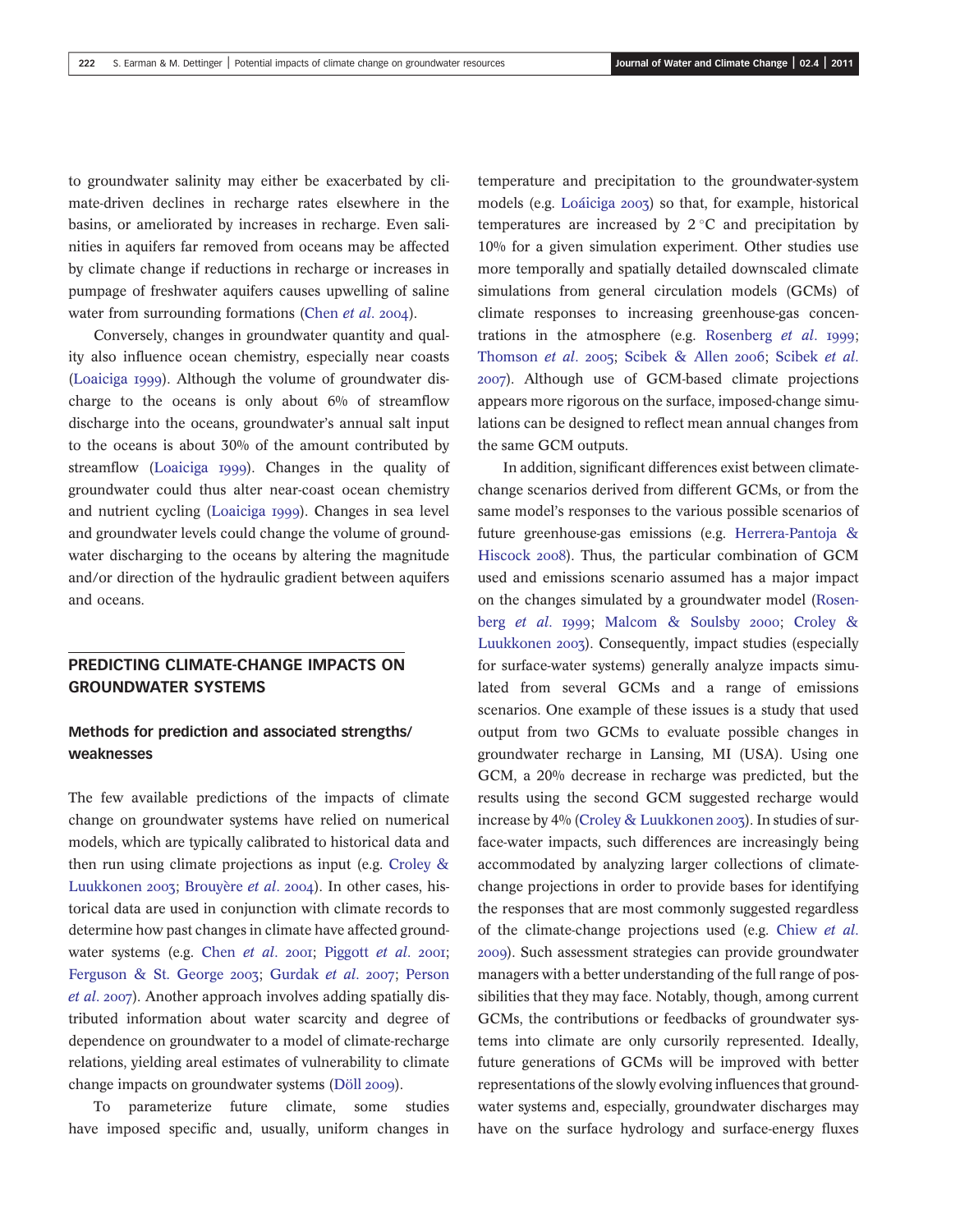that affect climates over land surfaces (Committee on Hydrologic Science 2004).

Even if GCM projections of future climate were unanimous and certain, major hurdles will still need to be overcome with regard to using climate projections to accurately estimate changes in groundwater systems. Current groundwater models typically estimate distributed (as opposed to stream-channel bottom) groundwater recharge as a specified, calibrated fraction of total precipitation (Anderson & Woessner 1992b), without regard for the myriad factors that can influence recharge. Accurate models of groundwater conditions under climate change will generally need to be run in transient mode, as the changing inputs and outputs will be the focus of most assessments. Specific yield of an aquifer can be difficult to quantify accurately, but it is a property that has a tremendous impact on transient aquifer responses to changing stresses (Howard & Griffith 2009). Indeed, little modeling or monitoring experience exists that could be used to dictate how the cascades of change that will be brought about by warming (e.g. changes in transpiration, changes in pumping because of increased water demand) will influence groundwater recharge in a simulation model.

Until very recently, groundwater models have typically been designed and run as standalone systems, uncoupled with surface phenomena. Thus, changes in groundwater recharge, flow and discharge have typically been modeled without much consideration of changing climatic or vadose zone conditions (Markstrom et al. 2008). The recent development of coupled groundwater – surfacewater models (e.g. GSFLOW (Markstrom et al. 2008)) incorporating interactions between surface runoff, flow in the unsaturated zone, ET and groundwater offers avenues through which this weakness may be addressed.

Another difficulty in simulating climate-change impacts on groundwater systems is that GCMs and groundwater models tend to operate on significantly different spatial and temporal scales (Hanson  $\&$  Dettinger 2005). As a result of all of these issues, coupling GCMs and groundwater models remains difficult and largely experimental.

Given the fact that the relations between climate and groundwater recharge are poorly understood (Heppner  $et$  al. 2007), there is significant potential for groundwater models, which typically are based on small, short-term data sets, to yield misleading results. Post-audits of groundwater models (comparison of the prediction made by a model to the actual outcome) show that many apparently well-calibrated models have not provided good predictions of future conditions (Konikow 1986; Anderson & Woessner a), even in the absence of rapid climate change.

There are many reasons for these failures, but we will focus on two of the major causes: use of an inappropriate conceptual model and the lack of an appropriate calibration data set. Conceptual models that are inappropriate to the system being modeled may be chosen for two main reasons. First, even where a large observational data set is available for use in conceptual model development, historical data can often be interpreted to support more than one conceptual model, even though the different conceptual models will yield different predictions of future conditions (Bredehoeft 2003). Second, if existing data are insufficient, a seemingly valid conceptual model can be developed. Data collected after a conceptual model has been formulated often discredits the original conceptual model, a phenomenon referred to by Bredehoeft  $(2005)$  as 'surprise'. Given that long-term observations of recharge are extremely rare, accurate framing of a conceptual model for a groundwater system and, more specifically, how recharge will respond to climatic change is difficult.

The shortness of most existing groundwater data sets also introduces uncertainty and errors into predictive models. In hydrologic modeling, a numerical model is considered to be 'calibrated' if its predictions match historical observations and, once calibrated, a model is typically assumed to be useful for predictions of future behavior, regardless of the time scale. In petroleum reservoir engineering, the term 'history matching' is used rather than calibration, and the ability of a model to predict future behavior without significant uncertainty is considered to be limited to the length of the history being matched (i.e. a 5-year history match allows good predictions no longer than 5 years into the future) (Bredehoeft  $2003$ ). Under this rule of thumb, given the typically short-term data sets used for groundwater-model calibrations, most models would not be considered adequate for predictions on the multidecade and centennial time scales of climate change (Konikow & Person 1985).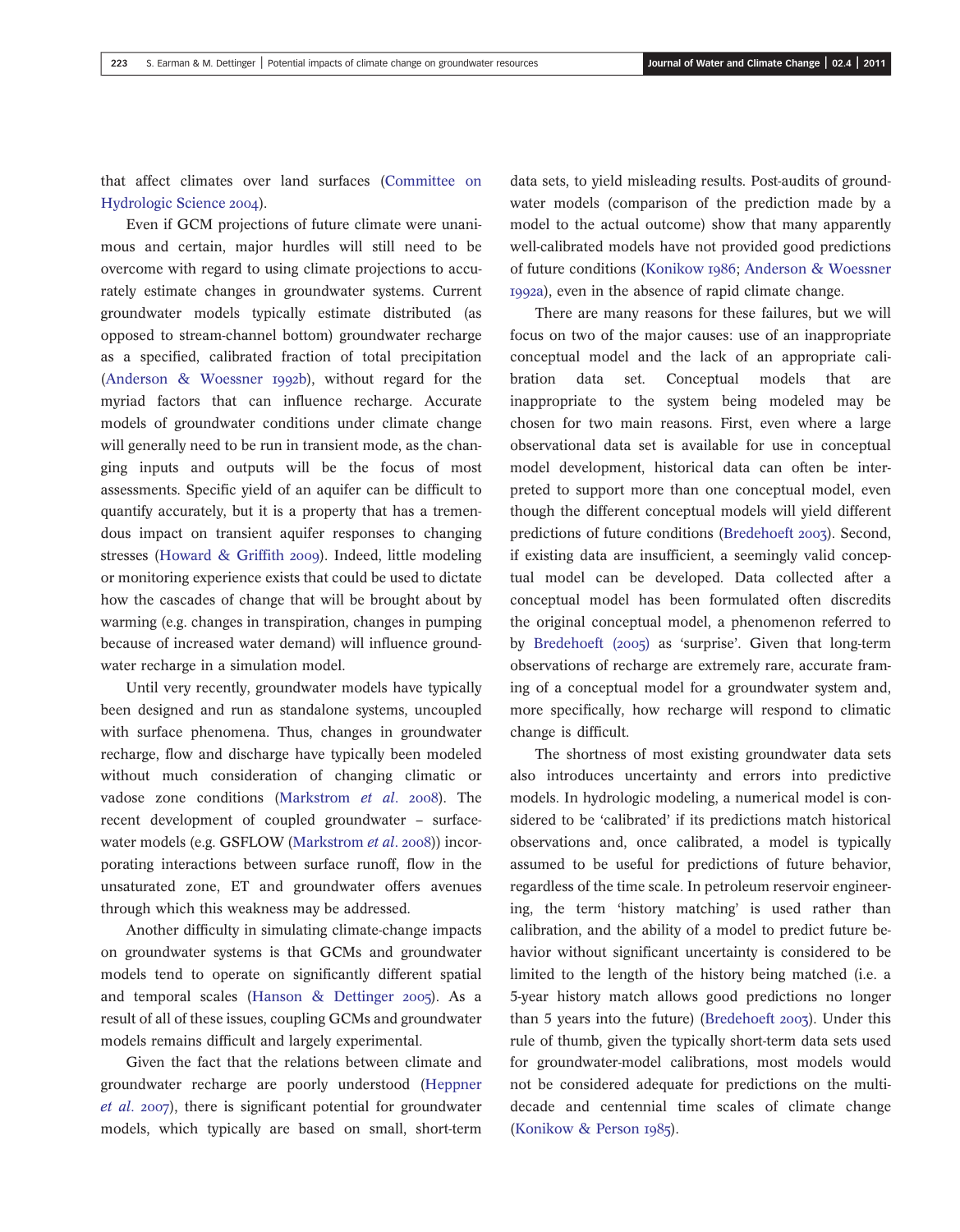#### Predictions

Nonetheless, modeling of future impacts, including groundwater impacts, is becoming more common as concerns increase regarding climate-change impacts on hydrologic systems. Predictions of climate-change impacts on groundwater systems differ from place to place, and model to model, depending on a number of factors. In some settings, increases in groundwater recharge are projected (e.g. van Roosmalen et al. 2007) while, in others, declines are projected (e.g. Younger et al. 2002; Brouyère et al. 2004). Recharge cannot be expected to change in the same way everywhere, but do these differing projections reflect only geographic differences? As discussed above, some of the differences may result from geographic differences or uncertainties regarding future climate conditions. As importantly, differences between predictions of future groundwater conditions may also reflect differences in the kinds of climatic variables and other processes and variables that the groundwater models incorporate or simulate. For instance, even under uniform changes in precipitation, areas with different soil characteristics can yield different groundwater responses (van Roosmalen et al. 2007).

Because of the importance of snowmelt to recharge in many parts of the world, a prediction of future recharge based solely on changes in precipitation amount without examining precipitation type could very poorly predict future recharge rates. Another potential source of projection error may be the highly nonlinear relations between precipitation and recharge, which ensure that changes in precipitation can cause disproportionate changes in recharge. Large geographic and scenario-to-scenario differences are to be expected. Two examples that allow such comparisons are a study by Sandström (1995) in which a model for a site in semi-arid Tanzania yielded a 50% decline in groundwater recharge in response to a 15% decline in precipitation, while a study by Green et al. (2007) for a range of climatic zones predicted increases in recharge ranging from 74 to 509% resulting from a 37% increase in precipitation. Thus it is vital that evaluations of climate-change vulnerabilities among groundwater systems be judged in the context of the particular processes and settings being modeled. Not all models, nor all scenario descriptions, will be equally valid or intercomparable for a given groundwater system.

## MONITORING

Given these uncertainties and challenges concerning modeling approaches, monitoring of nearly all aspects of groundwater systems has become all the more necessary. Only by extending the lengths of records of groundwater levels, storage and quality can we begin to develop valid conceptual and numerical models, and to truly evaluate those models and concepts on time scales relevant to the climate-change problem. Only by availing ourselves of new monitoring methodologies that allow us to track variations in recharge and discharge on a full range of time scales can we improve and eventually validate the ways that we represent those variations in groundwater models and budgets. New hydraulic, geophysical, geochemical and even biological approaches have been developed in the past few decades that allow us to directly and indirectly measure time-varying recharge and discharge in ways that were not previously possible (Earman & Dettinger 2008). These methodologies should be considered for widespread and longterm deployment as monitoring networks that allow us to track changes that will impact groundwater storage and quality, whereas nearly all existing monitoring networks (based solely on observations of groundwater levels and chemical variations, e.g. Weider  $\&$  Boutt (2010)) only measure changes in groundwater storage and quality that have already happened. Under a rapidly changing climate, the existing approach leaves our resources and management strategies vulnerable to being outstripped by changing times. In many developing nations with populations highly dependent on groundwater, there are even fewer data on water resources, making the need particularly dire (Taylor et al. 2009).

Historically most groundwater monitoring networks have focused on aquifers (and sections within aquifers) that have been most immediately impacted by pumpage. In order to prepare for potential climate-change influences on groundwater systems, a greater attention to conditions nearer recharge and natural discharge areas may be warranted (e.g. as in [http://groundwaterwatch.usgs.gov/Net/](http://groundwaterwatch.usgs.gov/Net/OGWNetwork.asp?ncd=crn) [OGWNetwork.asp?ncd=crn\)](http://groundwaterwatch.usgs.gov/Net/OGWNetwork.asp?ncd=crn). Much of our lack of quantitative understanding of how climate influences recharge stems from our too-common lack of observational attention to recharge areas and to aquifers under natural conditions.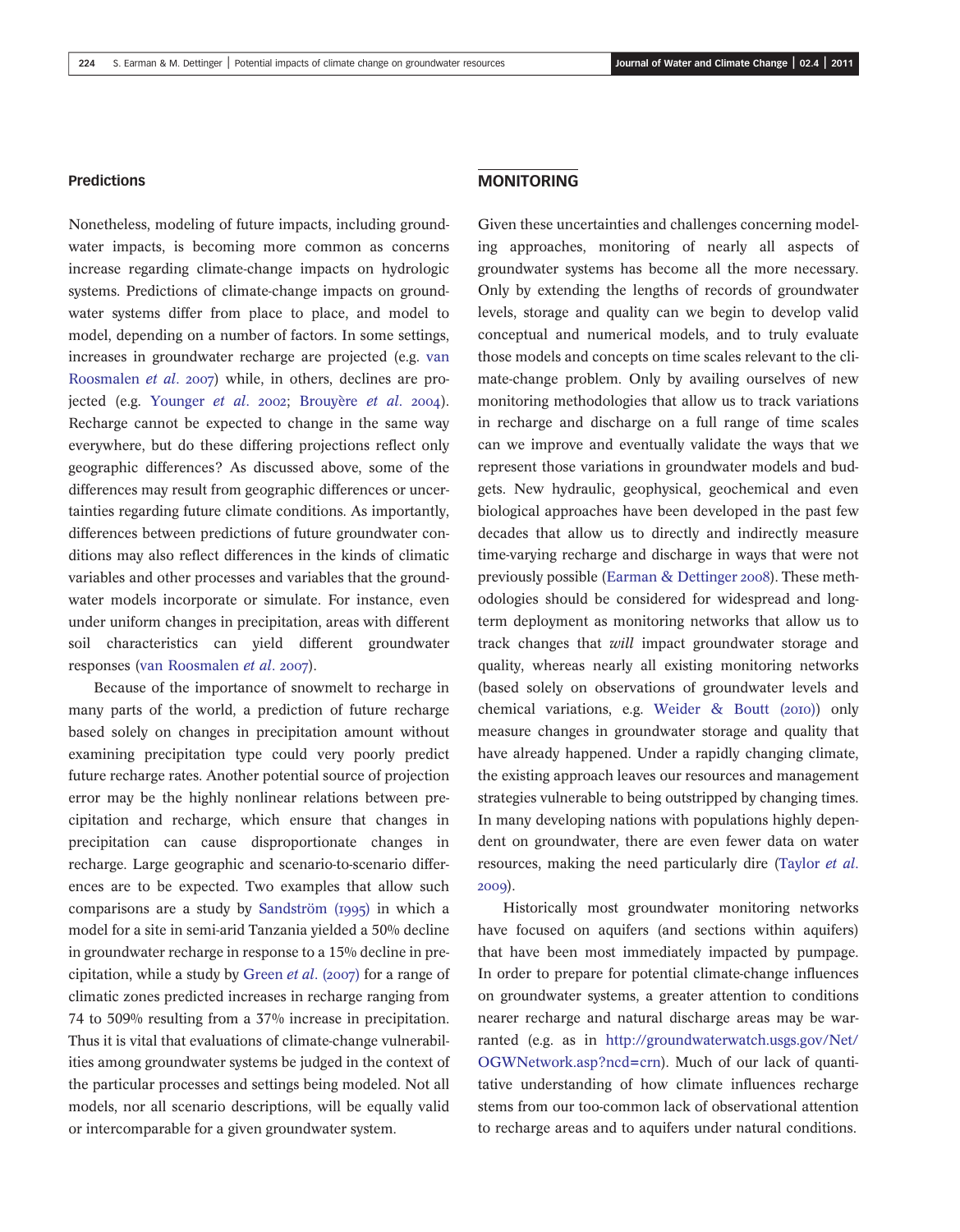

Figure 5 | Conceptual diagram illustrating various methods that can be used to estimate recharge *magnitude* (left circle) and recharge *change* (right circle).

Estimation of natural recharge rates has always been a difficult task because of its frequently dispersed and subterranean occurrence (Hogan et al. 2004). Most basin-scale recharge estimates have been derived by calibration of various local- to basin-scale water budgets or flow models, which is to say that recharge estimates are frequently derived as residuals obtained once other, more readily measured water budget elements have been determined. Uncertainties are thus typically large (de Vries & Simmers, 2002; Sophocleous 2004). However, in the context of potential climate-change impacts on recharge, the question may be different. In this context, the most pressing question is not necessarily 'how much overall recharge has occurred' but rather 'to what extent are recharge rates changing?'. Depending on the methods used, some estimates of recharge variability and trends can be obtained and couched as percentages of the long-term averages, even if those long-term averages are not known. The distinction between estimating absolute recharge volumes and relative recharge changes is important because, although options for measuring recharge in absolute terms are limited, a number of different strategies for measuring frequencies, magnitudes and percentage contributions of recharge events, mechanisms and changes have been developed in recent decades (Figure 5).

A recent review of options for detecting recharge change in California and Nevada (USA) discussed and compared widely differing hydraulic, geophysical, geochemical and biological methods for monitoring recharge variability and change (Earman & Dettinger 2008). Because accurate depictions of the influences of climate variability and change on recharge rates are absent or limited in many groundwater

models, monitoring is the only immediate option for recognizing such changes if they occur. As we have more methods and options for monitoring recharge variability than directly measuring absolute recharge rates at basin or aquifer scales, the immediate focus may best be placed on monitoring recharge variation (Figure 5).

### SUMMARY

Groundwater resources in different regions and aquifers will be affected by climate change in many different and differing ways. Even at the scale of a particular aquifer, major uncertainties exist regarding how climate may affect recharge, storage and discharge. These uncertainties result from uncertainties in projections of future climate, as well as from difficulties inherent in modeling the complex string of processes that can affect groundwater recharge, storage and discharge, and the fact that it is difficult to estimate groundwater recharge on a regional scale, even assuming unchanged climate conditions.

Although difficulties and uncertainties exist with regard to predictions, groundwater is a resource of vital importance, so a deeper understanding of how regional and local climate changes could affect groundwater systems is essential to proper water-resources management. This situation will require long-term observations of the interaction between climate and groundwater recharge, storage and discharge, as well as the development and testing of models that more completely represent both the long- and shortterm connections between climate and groundwater, both in terms of water balances and water quality. Under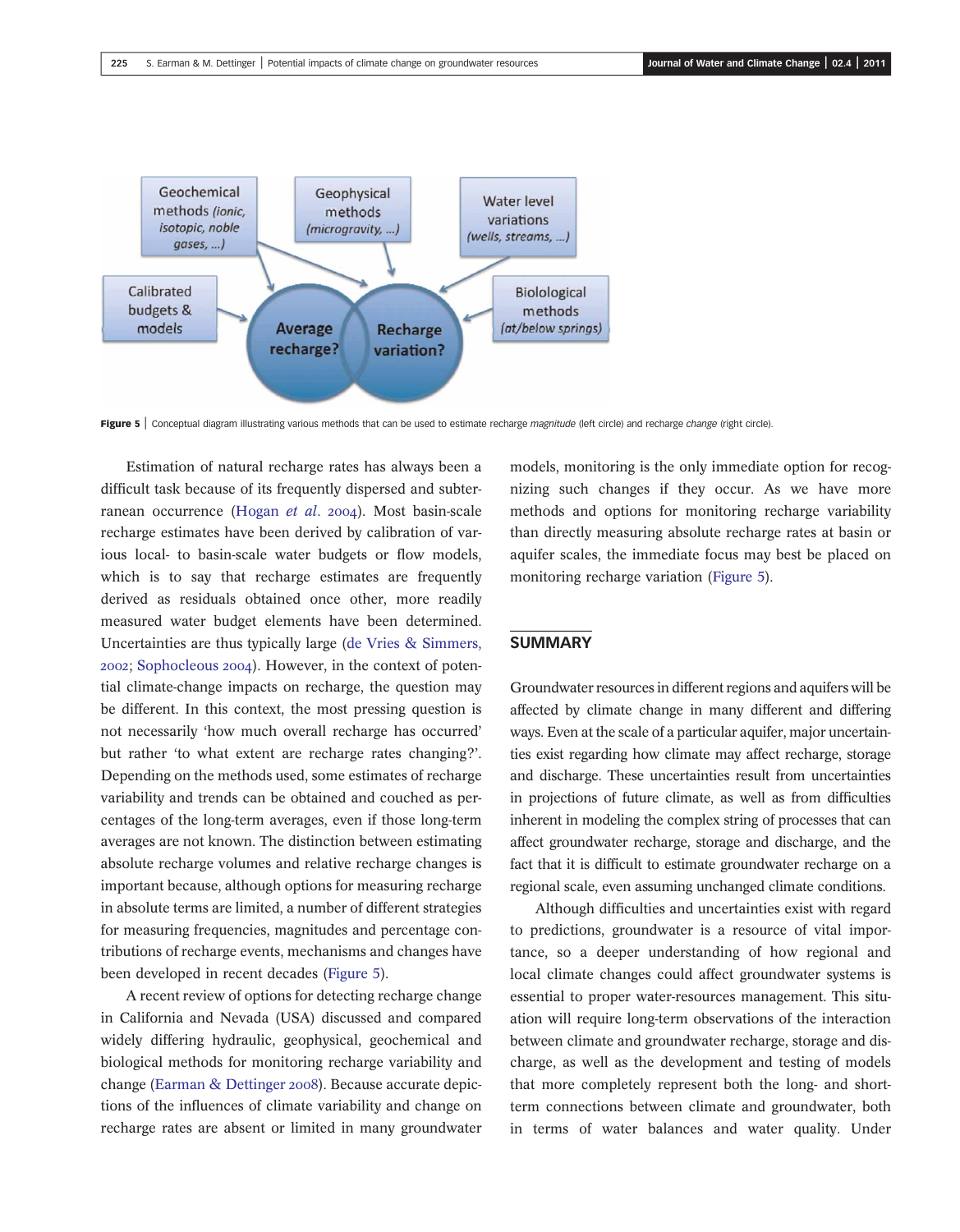changing climate conditions, sustained and regular monitoring targeted at the responses of groundwater systems to climate is becoming all the more crucial. The resulting improvements in understanding the potential impacts of climate change on groundwater should help groundwater managers to identify and design adaptation options, including managed aquifer recharge and conjunctive use programs, appropriate for their particular systems. Beyond this factor, groundwater and groundwater vulnerabilities need to be included in water-resources management and in climate-change assessments more generally.

## ACKNOWLEDGEMENTS

We appreciate comments from Jim Thomas of the Desert Research Institute, Reno, NV, Sushel Unninayar of NASA Gil Zemansky of GNS, and two anonymous reviewers that led to significant improvements in the manuscript. Funding from the United States Geological Survey (USGS) Office of Groundwater and the California Energy Commission played an important role in initiating many of the considerations presented here.

## **REFERENCES**

- Akuoko-Asibey, A., Nkemdirim, L. C. & Draper, D. L. 1993 [The](http://dx.doi.org/10.4296/cwrj1802107) [impact of climatic variables on seasonal water consumption](http://dx.doi.org/10.4296/cwrj1802107) [in Calgary, Alberta.](http://dx.doi.org/10.4296/cwrj1802107) Can. Water Res. J. 18, 107–116.
- Alley, W. M. 2007 [Another water budget myth: the signi](http://dx.doi.org/10.1111/j.1745-6584.2006.00274.x)ficance of [recoverable ground water in storage.](http://dx.doi.org/10.1111/j.1745-6584.2006.00274.x) Ground Water 45, 251.
- Anderson, M. P. & Woessner, W. W. 1992a [The role of postaudit in](http://dx.doi.org/10.1016/0309-1708(92)90021-S) [model validation](http://dx.doi.org/10.1016/0309-1708(92)90021-S). Adv. Water Res. 15, 167–173.
- Anderson, M. P. & Woessner, W. W. 1992b Applied Groundwater Modeling: Simulation of Flow and Advective Transport. Academic, San Diego, CA.
- Bales, R., Molotch, N., Painter, T., Dettinger, M., Rice, R. & Dozier, J. 2006 [Mountain hydrology of the western US.](http://dx.doi.org/10.1029/2005WR004387) Water Res. Res. 42, W08432.
- Barnett, T. P., Adam, J. C. & Lettenmaier, D. P. 2005 [Potential](http://dx.doi.org/10.1038/nature04141) [impacts of a warming climate on water availability in snow](http://dx.doi.org/10.1038/nature04141)[dominated regions.](http://dx.doi.org/10.1038/nature04141) Nature 438, 303–309.
- Bazzaz, F. & Sombroek, W. 1996 Global Climate Change and Agricultural Production: Direct and Indirect Effects of Changing Hydrological Soil and Plant Physiological Processes. Food and Agriculture Organization of the United Nations/John Wiley & Sons, Chichester.
- Betts, R. A., Boucher, O., Collins, M., Cox, P. M., Falloon, P. D., Gedney, N., Hemming, D. L., Huntingford, C., Jones, C. D., Sexton, D. M. H. & Webb, M. J. 2007 [Projected increase in](http://dx.doi.org/10.1038/nature06045) [continental runoff due to plant responses to increasing](http://dx.doi.org/10.1038/nature06045) [carbon dioxide.](http://dx.doi.org/10.1038/nature06045) Nature 448, 1037–1041.
- Bredehoeft, J. D. 2003 [From models to performance assessment:](http://dx.doi.org/10.1111/j.1745-6584.2003.tb02395.x) [the conceptualization problem](http://dx.doi.org/10.1111/j.1745-6584.2003.tb02395.x). Ground Water 41, 571–577.
- Bredehoeft, J. 2005 [The conceptualization model problem](http://dx.doi.org/10.1007/s10040-004-0430-5) [surprise.](http://dx.doi.org/10.1007/s10040-004-0430-5) Hydrogeol. J. 13, 37–46.
- Brouyère, S., Carabin, G. & Dassargues, A. 2004 [Climate change](http://dx.doi.org/10.1007/s10040-003-0293-1) [impacts on groundwater resources: modelled de](http://dx.doi.org/10.1007/s10040-003-0293-1)ficits in [a chalky aquifer, Geer basin, Belgium](http://dx.doi.org/10.1007/s10040-003-0293-1). Hydrogeol. J. 12, 123–134.
- Chen, C.-C., Gillig, D. & McCarl, B. A. 2001 [Effects of climatic](http://dx.doi.org/10.1023/A:1010617531401) [change on a water dependent regional economy: a study of](http://dx.doi.org/10.1023/A:1010617531401) [the Texas Edwards Aquifer.](http://dx.doi.org/10.1023/A:1010617531401) Climate Change 49, 397–409.
- Chen, Z., Grasby, S. E. & Osadetz, K. G. 2004 [Relation between](http://dx.doi.org/10.1016/j.jhydrol.2003.11.029) [climate variability and groundwater levels in the upper](http://dx.doi.org/10.1016/j.jhydrol.2003.11.029) [carbonate aquifer, southern Manitoba, Canada.](http://dx.doi.org/10.1016/j.jhydrol.2003.11.029) J. Hydrol. 290, 43–62.
- Chiew, F. H. S., Teng, J., Vaze, J., Post, D. A., Perraud, J. M., Kironon, D. G. C. & Viney, N. R. 2009 [Estimating climate](http://dx.doi.org/10.1029/2008WR007338) [change impact on runoff across southeast Australia: method,](http://dx.doi.org/10.1029/2008WR007338) [results, and implications of the modeling method.](http://dx.doi.org/10.1029/2008WR007338) Water Res. Res. 45, W10414.
- Committee on Hydrologic Science 2004 Interactions of groundwater with climate. In: Groundwater Fluxes Across Interfaces. National Academies Press, Washington, DC, pp. 32–41.
- Coutant, C. C. 1999 Perspectives on Temperature in the Pacific Northwest's Fresh Waters. Oak Ridge National Laboratory Environmental Sciences Division Publication 4849 (ORNL/ TM-1999/44), Oak Ridge, Tennessee.
- Croley, T. E. & Luukkonen, C. L. 2003 [Potential effects of climate](http://dx.doi.org/10.1111/j.1752-1688.2003.tb01568.x) [change on ground water in Lansing, Michigan](http://dx.doi.org/10.1111/j.1752-1688.2003.tb01568.x). J. AWRA 39, 149–163.
- Cruz, F. T., Pitman, A. J. & McGregor, J. L. 2010 [Probabilistic](http://dx.doi.org/10.1007/s00382-008-0497-0) [simulations of the impact of increasing leaf-level atmospheric](http://dx.doi.org/10.1007/s00382-008-0497-0) [carbon dioxide on the global land surface.](http://dx.doi.org/10.1007/s00382-008-0497-0) Climate Dyn. 34, 361–379.
- Daly, C., Neilson, R. P. & Phillips, D. L. 1994 [A statistical](http://dx.doi.org/10.1175/1520-0450(1994)033%3C0140:ASTMFM%3E2.0.CO;2)[topographic model for mapping climatological precipitation](http://dx.doi.org/10.1175/1520-0450(1994)033%3C0140:ASTMFM%3E2.0.CO;2) [over mountainous terrain.](http://dx.doi.org/10.1175/1520-0450(1994)033%3C0140:ASTMFM%3E2.0.CO;2) J. Appl. Meteorol. 33, 140–158.
- de Vries, J. J. & Simmers, I. 2002 [Groundwater recharge: an](http://dx.doi.org/10.1007/s10040-001-0171-7) [overview of processes and challenges](http://dx.doi.org/10.1007/s10040-001-0171-7). Hydrogeol. J. 10, 5–17.
- Dettinger, M. D. & Culberson, S. 2008 Internalizing climate change – scientific resource management and the climate change challenges. San Francisco Estuary Watershed Sci. 6, article 5.
- Dettinger, M. & Earman, S. 2007 Western ground water and climate change –pivotal to supply sustainability or vulnerable in its own right? Ground Water News Views 4, 4–5.
- Döll, P. 2009 [Vulnerability to the impact of climate change on](http://dx.doi.org/10.1088/1748-9326/4/3/035006) [renewable groundwater resources: a global-scale assessment](http://dx.doi.org/10.1088/1748-9326/4/3/035006). Environ. Res. Lett. 4, 035006.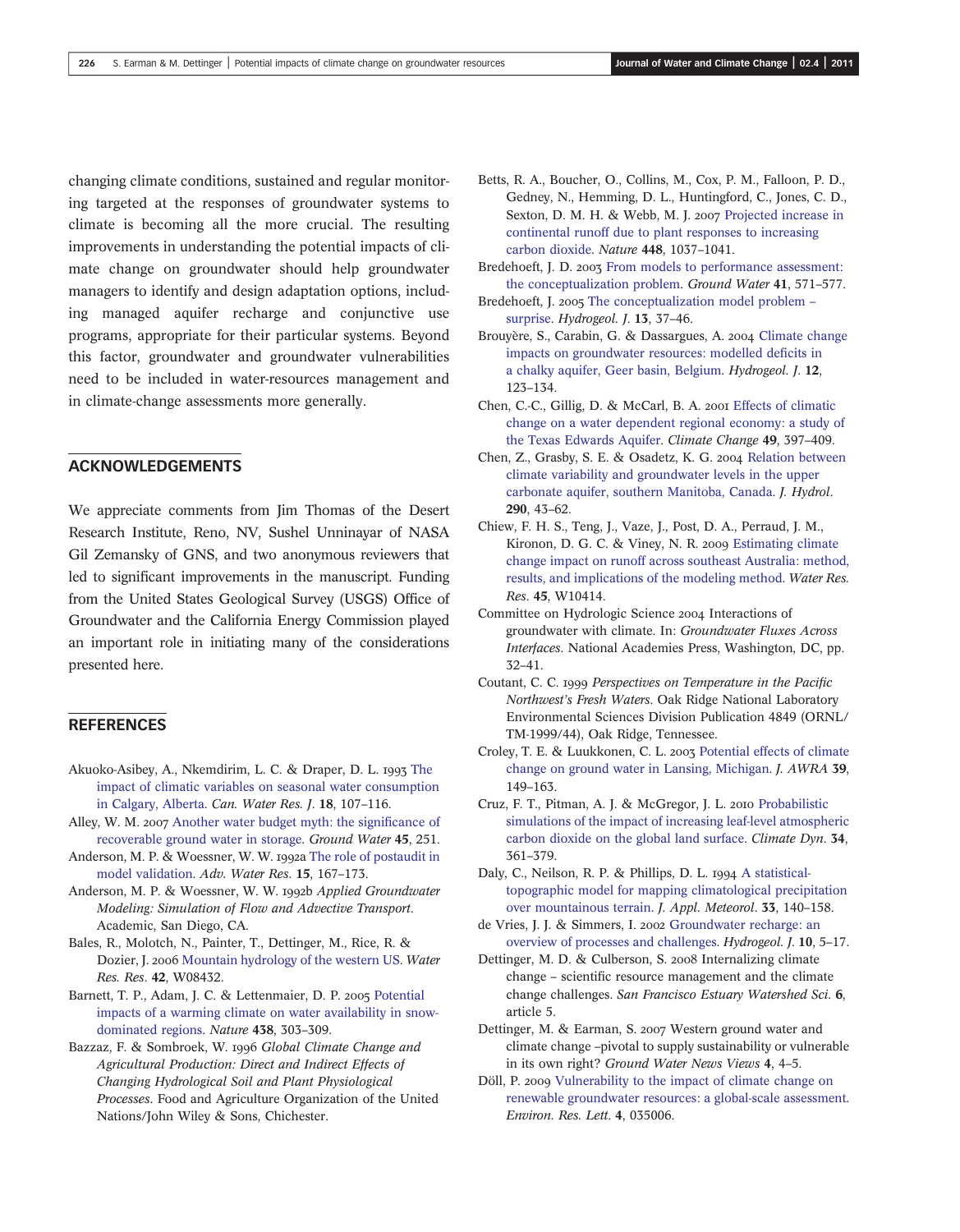- Dow, C. L. & DeWalle, D. R. 2000 [Trends in evaporation and](http://dx.doi.org/10.1029/2000WR900062) [Bowen ratio on urbanizing watersheds in eastern United](http://dx.doi.org/10.1029/2000WR900062) [States](http://dx.doi.org/10.1029/2000WR900062). Water Res. Res. 36, 1835–1843.
- Earman, S. & Dettinger, M. 2008 Monitoring networks for longterm recharge change in the mountains of California and Nevada. In California Energy Commission PIER Workshop Paper CEC-500-2008-006. Available from: [http://www.](http://www.energy.ca.gov/2008publications/CEC-500-2008-006/CEC-500-2008-006.PDF) [energy.ca.gov/2008publications/CEC-500-2008-006/CEC-](http://www.energy.ca.gov/2008publications/CEC-500-2008-006/CEC-500-2008-006.PDF)[500-2008-006.PDF](http://www.energy.ca.gov/2008publications/CEC-500-2008-006/CEC-500-2008-006.PDF).
- Earman, S., Campbell, A. R., Newman, B. D. & Phillips, F. M. [Isotopic exchange between snow and atmospheric water](http://dx.doi.org/10.1029/2005JD006470) [vapor: estimation of the snowmelt component of](http://dx.doi.org/10.1029/2005JD006470) [groundwater recharge in the southwestern United States](http://dx.doi.org/10.1029/2005JD006470). J. Geophys. Res. 111, D09302.
- Eckhardt, K. & Ulbrich, U. 2003 [Potential impacts of climate](http://dx.doi.org/10.1016/j.jhydrol.2003.08.005) [change on groundwater recharge and stream](http://dx.doi.org/10.1016/j.jhydrol.2003.08.005)flow in a central [European low mountain range.](http://dx.doi.org/10.1016/j.jhydrol.2003.08.005) J. Hydrol. 284, 244–252.
- Eckstein, G. & Eckstein, Y. 2003 A hydrogeological approach to transboundary ground water resources and international law. Am. Univ. Int. Law Rev. 19, 201–258.
- Ferguson, G. & St. George, S. 2003 Historical and estimated ground water levels near Winnipeg, Canada, and their sensitivity to climatic variability. J. AWRA 39, 1249–1259.
- Fetter, C. W. 2001 Applied Hydrogeology, 4th edition. Prentice-Hall, Englewood Cliffs, NJ.
- Fleming, S. W. & Quilty, E. J. 2006 [Aquifer responses to El Niño-](http://dx.doi.org/10.1111/j.1745-6584.2006.00187.x)[Southern Oscillation, southwest British Columbia.](http://dx.doi.org/10.1111/j.1745-6584.2006.00187.x) Ground Water 44, 595–599.
- Flint, A. L., Flint, L. E., Hevesi, J. A. & Blainey, J. B. Fundamental concepts of recharge in the desert Southwest: a regional modeling perspective. In: Groundwater Recharge in a Desert Environment: The Southwestern United States (J. F. Hogan & F. M. Phillips & B. R. Scanlon, eds.). American Geophysical Union, Washington, DC, pp. 159–184.
- Freeze, R. A. & Cherry, J. A. 1979 Groundwater. Prentice-Hall, Englewood Cliffs, NJ.
- Genereux, D. P. & Hooper, R. P. 1998 Oxygen and hydrogen isotopes in rainfall-runoff studies. In: Isotope Tracers in Catchment Hydrology (C. Kendall & J. J. McDonnell, eds.). Elsevier, Amsterdam, pp. 319–346.
- Graham, R. C., Hirmas, D. R., Wood, Y. A. & Amrhein, C. [Large near-surface nitrate pools in soils capped by desert](http://dx.doi.org/10.1130/G24343A.1) [pavement in the Mojave Desert, California.](http://dx.doi.org/10.1130/G24343A.1) Geology 36, 259–262.
- Green, T. R., Bates, B. C., Charles, S. P. & Fleming, P. M. [Physically based simulation of potential effects of carbon](http://dx.doi.org/10.2136/vzj2006.0099) dioxide–[altered climates on groundwater recharge](http://dx.doi.org/10.2136/vzj2006.0099). Vadose Zone J. 6, 597-609.
- Gurdak, J. J., Hanson, R. T., McMahon, P. B., Bruce, B. W., McCray, J. E., Thyne, G. D. & Reedy, R. C. 2007 [Climate variability](http://dx.doi.org/10.2136/vzj2006.0087) [controls on unsaturated water and chemical movement, High](http://dx.doi.org/10.2136/vzj2006.0087) [Plains Aquifer, USA](http://dx.doi.org/10.2136/vzj2006.0087). Vadose Zone J. 6, 533–547.
- Hanson, R. T. & Dettinger, M. D. 2005 [Ground water/surface](http://dx.doi.org/10.1111/j.1752-1688.2005.tb03752.x) [water responses to global climate simulations, Santa Clara-](http://dx.doi.org/10.1111/j.1752-1688.2005.tb03752.x)[Calleguas Basin, Ventura, California.](http://dx.doi.org/10.1111/j.1752-1688.2005.tb03752.x) J. AWRA 41, 517–536.
- Hem, J. D. 1992 Study and Interpretation of the Chemical Characteristics of Natural Water, 3rd edition. US Geological Survey Water-Supply Paper 2254, Washington, DC.
- Heppner, C. S., Nimmo, J. R., Folmar, G. J., Gburek, W. J. & Risser, D. W. 2007 [Multiple-methods investigation of](http://dx.doi.org/10.1007/s10040-006-0149-6) [recharge at a humid-region fractured rock site, Pennsylvania,](http://dx.doi.org/10.1007/s10040-006-0149-6) [USA](http://dx.doi.org/10.1007/s10040-006-0149-6). Hydrogeol. J. 15, 915–927.
- Herrera-Pantoja, M. & Hiscock, K. M. 2008 [The effects of climate](http://dx.doi.org/10.1002/hyp.6620) [change on potential groundwater recharge in Great Britain](http://dx.doi.org/10.1002/hyp.6620). Hydrol. Process. 22, 73–86.
- Hijmans, R. J., Cameron, S. E., Parra, J. L., Jones, P. G. & Jarvis, A. 2005 [Very high resolution interpolated climate surfaces for](http://dx.doi.org/10.1002/joc.1276) [global land areas.](http://dx.doi.org/10.1002/joc.1276) Int. J. Climatol. 25, 1965–1978.
- Hogan, J. F., Phillips, F. M. & Scanlon, B. R. 2004 Preface. In: Groundwater Recharge in a Desert Environment: The Southwestern United States (J. F. Hogan, F. M. Phillips & B. R. Scanlon, eds.). American Geophysical Union, Washington, DC, pp. vii.
- Howard, K. & Griffith, A. 2009 [Can the impacts of climate change](http://dx.doi.org/10.1623/hysj.54.4.754) [on groundwater resources be studied without the use of](http://dx.doi.org/10.1623/hysj.54.4.754) [transient models?](http://dx.doi.org/10.1623/hysj.54.4.754) Hydrol. Sci. J. 54, 754–764.
- Hutson, S. S., Barber, N. L., Kenny, J. F., Linsey, K. S., Lumia, D. S. & Maupin, M. A. 2004 Estimated Use of Water in the United States in 2000. US Geological Survey Circular 1268, Washington, DC.
- Intergovernmental Panel on Climate Change 2007 Summary for policymakers. In: Climate Change 2007 The Physical Science Basis. Contribution of Working Group I to the Fourth Assessment Report of the Intergovernmental Panel on Climate Change. Available from: [http://water.state.co.us/](http://water.state.co.us/DWRIpub/DWR%20Presentations/kknox_090606.pdf) [DWRIpub/DWR%20Presentations/kknox\\_090606.pdf](http://water.state.co.us/DWRIpub/DWR%20Presentations/kknox_090606.pdf).
- Jones, I. C. & Banner, J. L. 2003 [Hydrogeologic and climatic](http://dx.doi.org/10.1029/2002WR001543) infl[uences on spatial and interannual variation of recharge to](http://dx.doi.org/10.1029/2002WR001543) [a tropical karst island aquifer.](http://dx.doi.org/10.1029/2002WR001543) Water. Res. Res. 39, 1253.
- Kayane, I. 1997 Global warming and groundwater resources in arid lands. In: Freshwater Resources in Arid Lands: UNU Global Environmental Forum V (J. I. Uitto & J. Schneider, eds.). United Nations University Press, Tokyo, pp. 70–80.
- Kimmerer, W. J. 2002 Effects of freshwater fl[ow on abundance of](http://dx.doi.org/10.3354/meps243039) [estuarine organisms: physical effects or trophic linkages?](http://dx.doi.org/10.3354/meps243039) Mar. Ecol. Prog. Ser. 243, 39–55.
- Knowles, N., Dettinger, M. D. & Cayan, D. R. 2006 [Trends in](http://dx.doi.org/10.1175/JCLI3850.1) [snowfall versus rainfall in the western United States.](http://dx.doi.org/10.1175/JCLI3850.1) J. Climate 19, 4545–4559.
- Knox, K. 2006 The Republican River, Colorado State Engineer's Office Conference. Available from: [http://water.state.co.us/](http://water.state.co.us/DWRIpub/DWR%20Presentations/kknox_090606.pdf) [DWRIpub/DWR%20Presentations/kknox\\_090606.pdf](http://water.state.co.us/DWRIpub/DWR%20Presentations/kknox_090606.pdf).
- Konikow, L. F. 1986 [Predictive accuracy of a ground](http://dx.doi.org/10.1111/j.1745-6584.1986.tb00993.x)-water model – [lessons from a postaudit.](http://dx.doi.org/10.1111/j.1745-6584.1986.tb00993.x) Ground Water 24, 173–184.
- Konikow, L. F. & Person, M. 1985 [Assessment of long-term salinity](http://dx.doi.org/10.1029/WR021i011p01611) [changes in an irrigated stream-aquifer system](http://dx.doi.org/10.1029/WR021i011p01611). Water Res. Res. 21, 1611–1624.
- Loaiciga, H. A. 1999 Direct groundwater fluxes under  $2xCO<sub>2</sub>$ global warming scenario. Water Res. 26, 126–131.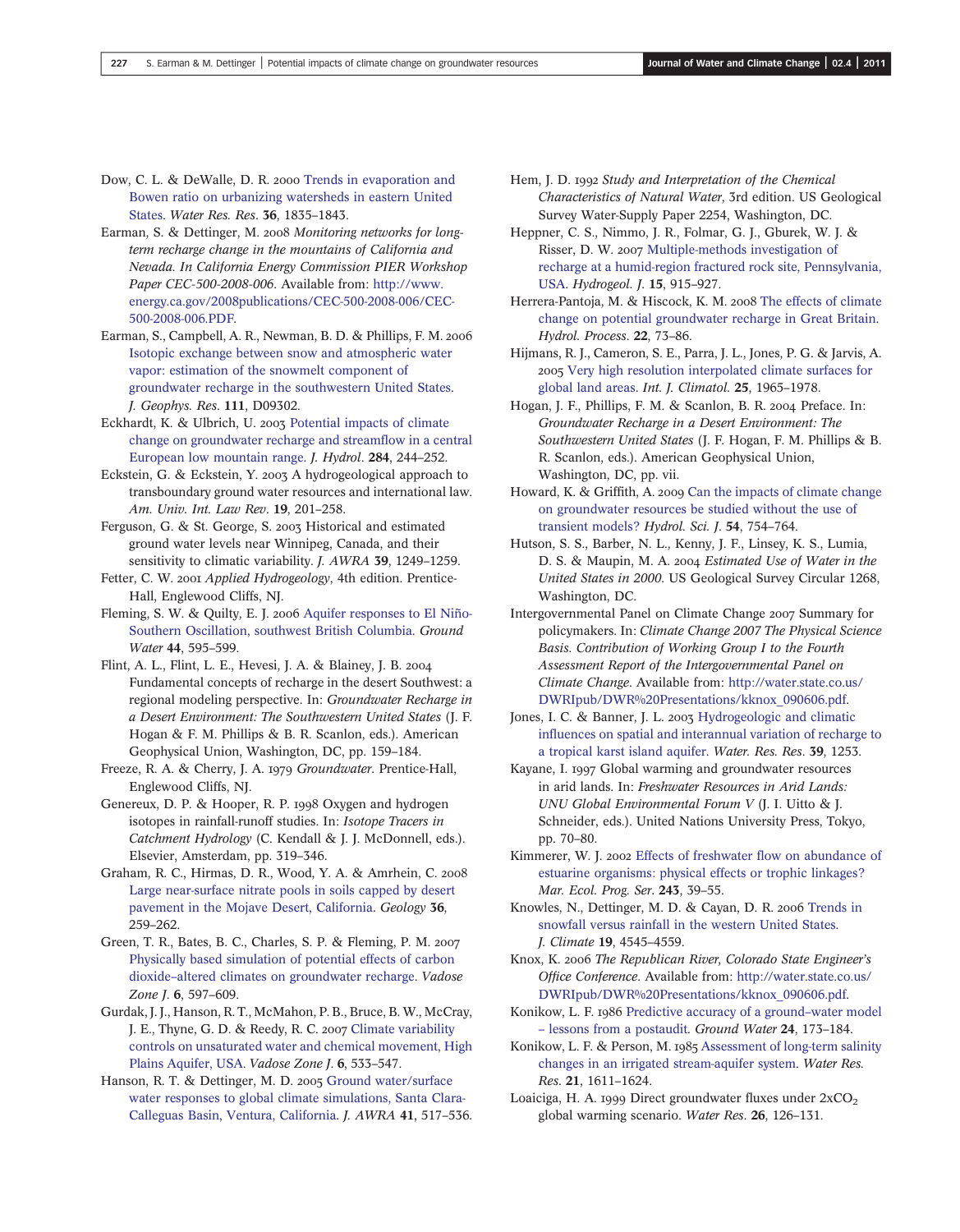- Loáiciga, H. A. 2003 [Climate change and ground water](http://dx.doi.org/10.1111/1467-8306.93103). Annals. Assoc. Am. Geographers 93, 30–41.
- Malcom, R. & Soulsby, C. 2000 Modelling the potential impact of climate change on a shallow coastal aquifer in northern Scotland. In: Groundwater in the Celtic Regions: Studies in Hard Rock and Quaternary Hydrogeology (N. S. Robbins & B. D. R. Misstear, eds.). Special Publication 182. Geological Society Special Publication 182, London, pp. 191–204.
- Markstrom, S. L., Niswonger, R. G., Regan, R. S., Prudic, D. E. & Barlow, P. M. 2008 GSFLOW – coupled ground-water and surface-water flow model based on the integration of the Precipitation-Runoff Modeling System (PRMS) and the Modular Ground-Water Flow Model (MODFLOW-2005). In: Chapter 1 of Section D, Ground-Water/Surface-Water Book 6, Modeling Techniques. US Geological Survey, Washington, DC.
- Maurer, E. P., Wood, A. W., Adam, J. C., Lettenmaier, D. P. & Nijssen, B. 2002 [A long-term hydrologically-based data set of](http://dx.doi.org/10.1175/1520-0442(2002)015%3C3237:ALTHBD%3E2.0.CO;2) land surface fl[uxes and states for the conterminous United](http://dx.doi.org/10.1175/1520-0442(2002)015%3C3237:ALTHBD%3E2.0.CO;2) [States.](http://dx.doi.org/10.1175/1520-0442(2002)015%3C3237:ALTHBD%3E2.0.CO;2) J. Climate 15, 3237–3251.
- McCarthy, J. J., Canziani, O. F., Leary, N. A., Dokken, D. J. & White, K. S. 2001 Climate change 2001: impacts, adaption and vulnerability. In: Contribution of Working Group II to the Third Assessment Report of the Intergovernmental Panel on Climate Change. Available from: [http://www.grida.no/](http://www.grida.no/climate/ipcc_tar/wg2/index.html) [climate/ipcc\\_tar/wg2/index.html](http://www.grida.no/climate/ipcc_tar/wg2/index.html).
- Mote, P. W. 2003 [Trends in snow water equivalent in the Paci](http://dx.doi.org/10.1029/2003GL017258)fic [Northwest and their climatic causes.](http://dx.doi.org/10.1029/2003GL017258) Geophys. Res. Lett. 30, 1601.
- Mote, P. W., Hamlet, A. F., Clark, M. P. & Lettenmaier, D. P. [Declining mountain snowpack in western North America](http://dx.doi.org/10.1175/BAMS-86-1-39). Bull. Am. Meteorol. Soc. 86, 39–49.
- Person, M., Roy, P., Wright, H., Gutowski, W., Ito, E., Winter, T., Rosenberry, D. & Cohen, D. 2007 [Hydrologic response of the](http://dx.doi.org/10.1130/B26003.1) [Crow Wing Watershed, Minnesota, to mid-Holocene climate](http://dx.doi.org/10.1130/B26003.1) [change](http://dx.doi.org/10.1130/B26003.1). Geol. Soc. Am. Bull. 119, 363–376.
- Piggott, A., Brown, D., Moin, S. & Mills, B. 2001 Exploring the dynamics of groundwater and climate interaction. In Proceedings of the 54th Canadian Geotechnical and 2nd Joint IAH-CNC and CGS Groundwater Specialty Conference, Canadian Geotechnical Society and the Canadian National Chapter of the International Association of Hydrogeologists, Canadian Geotechnical Society, Richmond, BC, pp. 401–408.
- Rahmstorf, S. 2007 [A semi-empirical approach to projecting future](http://dx.doi.org/10.1126/science.1135456) [sea-level rise](http://dx.doi.org/10.1126/science.1135456). Science 315, 368–370.
- Ranjan, P., Kazama, S. & Sawamoto, M. 2006 [Effects of climate](http://dx.doi.org/10.1016/j.gloenvcha.2006.03.006) [change on coastal fresh groundwater resources.](http://dx.doi.org/10.1016/j.gloenvcha.2006.03.006) Global Environ. Change 16, 388–399.
- Rosenberg, N. J., Epstein, D. J., Wang, D., Vail, L., Srinivasan, R. & Arnold, J. G. 1999 [Possible impacts of global warming on the](http://dx.doi.org/10.1023/A:1005424003553) [hydrology of the Ogallala Aquifer region.](http://dx.doi.org/10.1023/A:1005424003553) Clim. Change 42, 677–692.
- Sada, D. W., Williams, J. E., Silvey, J. C., Halford, A., Ramakka, J., Summers, P. & Lewis, L. 2001  $\Lambda$  Guide to Managing, Restoring, and Conserving Springs in the Western United

States. US Bureau of Land Management Technical Reference 1737-17, BLM/ST/ST-01/001+1737, Denver, CO.

- Sandström, K. 1995 Modeling the effects of rainfall variability on groundwater recharge in semi-arid Tanzania. Nord. Hydrol. 26 (4–5), 313–330.
- Scanlon, B. R., Reedy, R. C., Stonestrom, D. A., Prudic, D. E. & Dennehy, K. F. 2005 [Impact of land use and land cover](http://dx.doi.org/10.1111/j.1365-2486.2005.01026.x) [change on groundwater recharge and quality in the](http://dx.doi.org/10.1111/j.1365-2486.2005.01026.x) [southwestern US.](http://dx.doi.org/10.1111/j.1365-2486.2005.01026.x) Global Change Biol. 11, 1577–1593.
- Scanlon, B. R., Reedy, R. C. & Tachovsky, J. A. 2007 [Semiarid](http://dx.doi.org/10.1029/2006WR005569) [unsaturated zone chloride pro](http://dx.doi.org/10.1029/2006WR005569)files: archives of past land use [change impacts on water resources in the southern High](http://dx.doi.org/10.1029/2006WR005569) [Plains, United States](http://dx.doi.org/10.1029/2006WR005569). Water Res. Res. 43, W06423.
- Scibek, J. & Allen, D. M. 2006 [Modeled impacts of predicted](http://dx.doi.org/10.1029/2005WR004742) [climate change on recharge and groundwater levels.](http://dx.doi.org/10.1029/2005WR004742) Water Res. Res. 42, 165–181.
- Scibek, J., Allen, D. M., Cannon, A. J. & Whitfield, P. H. Groundwater–[surface water interaction under scenarios of](http://dx.doi.org/10.1016/j.jhydrol.2006.08.005) [climate change using a high-resolution transient groundwater](http://dx.doi.org/10.1016/j.jhydrol.2006.08.005) [model.](http://dx.doi.org/10.1016/j.jhydrol.2006.08.005) J. Hydrol. 333, 165–181.
- Sherif, M. M. & Singh, V. P. 1999 [Effect of climate change on sea](http://dx.doi.org/10.1002/(SICI)1099-1085(19990615)13:8%3C1277::AID-HYP765%3E3.0.CO;2-W) [water intrusion in coastal aquifers](http://dx.doi.org/10.1002/(SICI)1099-1085(19990615)13:8%3C1277::AID-HYP765%3E3.0.CO;2-W). Hydrol. Process 13, 1277– 1287.
- Simpson, E. S., Thorud, D. B. & Friedman, I. 1972 Distinguishing seasonal recharge to groundwater by deuterium analysis in southern Arizona, world water Balance. In World Water Balance: Proceedings of the Reading Symposium, July 1970, Vol. 3, International Association of Scientific Hydrology-UNESCO-WMO Studies and Reports in Hydrology, vol.11; Publication No 94 of the International Association of Scientific Hydrology, Gentbrugge, Belgium, pp. 623–633.
- Sophocleous, M. 2004 Groundwater recharge. In: Encyclopedia of Life Support Systems (EOLSS). Eolss Publishers, Oxford.
- Soulsby, C., Tetzlaff, D., Bedem, N. V. D., Malcolm, I. A., Bacon, P. J. & Youngson, A. F. 2007 [Inferring groundwater in](http://dx.doi.org/10.1016/j.jhydrol.2006.08.016)fluences [on surface water in montane catchments from hydrochemical](http://dx.doi.org/10.1016/j.jhydrol.2006.08.016) [surveys of springs and streamwaters.](http://dx.doi.org/10.1016/j.jhydrol.2006.08.016) J. Hydrol. 333, 199–213.
- Sternberg, L. & Deniro, M. J. 1983 [Isotopic composition of](http://dx.doi.org/10.1126/science.220.4600.947) cellulose from  $C_3$ ,  $C_4$ , and CAM plants growing near one [another](http://dx.doi.org/10.1126/science.220.4600.947). Science 220, 947–949.
- Sugita, F. & Nakane, K. 2007 [Combined effects of rainfall patterns](http://dx.doi.org/10.2136/vzj2006.0095) [and porous media properties on nitrate leaching.](http://dx.doi.org/10.2136/vzj2006.0095) Vadose Zone J. 6, 548-553.
- Tanco, R. & Kruse, E. 2001 [Prediction of seasonal water-table](http://dx.doi.org/10.1007/s100400100143) fl[uctuations in La Pampa and Buenos Aires, Argentina.](http://dx.doi.org/10.1007/s100400100143) Hydrogeol. J. 9, 339–347.
- Taylor, R. G., Koussis, A. D. & Tindimugaya, C. [Groundwater and climate in Africa](http://dx.doi.org/10.1623/hysj.54.4.655) – a review. Hydrol. Sci. J. 54, 655–664.
- Thomson, A. M., Brown, R. A., Rosenberg, N. J., Srinivasan, R. & Izaurralde, R. C. 2005 [Climate change impacts for the](http://dx.doi.org/10.1007/s10584-005-3610-y) [conterminus USA: an integrated assessment](http://dx.doi.org/10.1007/s10584-005-3610-y). Climate Change 69, 67–88.
- van Roosmalen, L., Christensen, B. S. B. & Sonnenborg, T. O. [Regional differences in climate change impacts on](http://dx.doi.org/10.2136/vzj2006.0093)